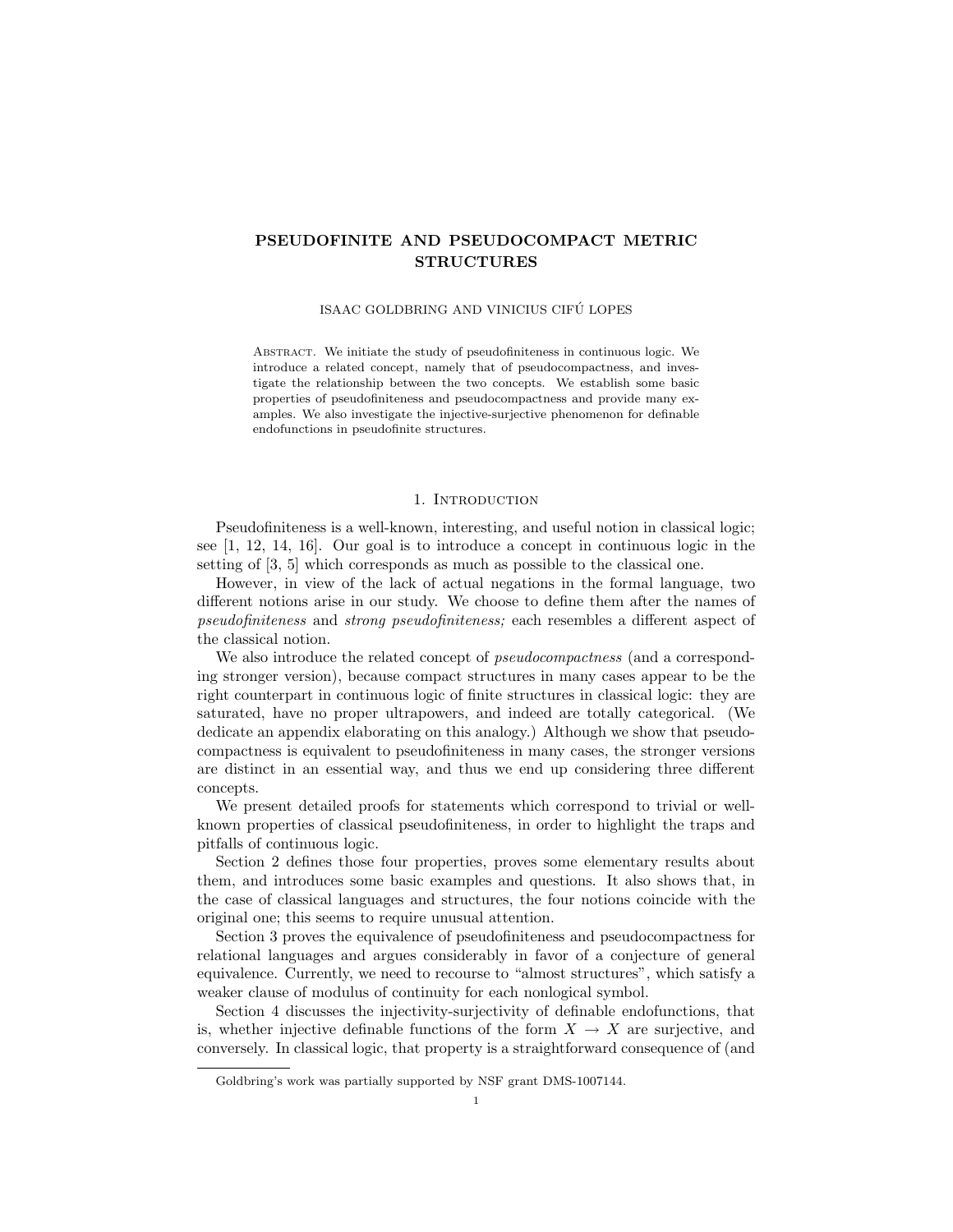one main source of interest in) pseudofiniteness, although it holds independently of the latter as well (see [10, 12]). In continuous logic, work is more complex and requires strong pseudofiniteness and a strong assumption on the definable function; it also helps to distinguish between pseudofiniteness and strong pseudofiniteness.

We assume that the reader is familiar with the basics of continuous logic; otherwise, they may consult the paper [5] or the survey [3]. There is one nuance of continuous logic that we use throughout the paper, which we mention here. Since continuous logic lacks negation, one cannot, a priori, express implications. However, there is a trick that one can use to get around this problem:

Fact 1.1. [3, Prop. 7.14] Suppose that L is a bounded continuous signature, M is an  $\omega$ -saturated L-structure, and  $\varphi(x)$  and  $\psi(x)$  are two L-formulae, where x is an n-tuple of variables. Then the following are equivalent:

- (1) For all  $a \in M^n$ , if  $\varphi^M(a) = 0$ , then  $\psi^M(a) = 0$ ;
- (2) There is an increasing, continuous function  $\alpha: [0,1] \rightarrow [0,1]$  satisfying  $\alpha(0) = 0$  so that, for all  $a \in M^n$ , we have  $\psi^M(a) \leq \alpha(\varphi^M(a))$ .

The import of this fact is that the second condition is indeed expressible by the condition  $\sup_x(\psi(x) - \alpha(\varphi(x))) = 0.$ 

# 2. Definitions, basic properties, and examples

2.1. Definitions and basic properties. Until further notice,  $L$  is a bounded metric signature (assumed to be one-sorted for simplicity) and  $M$  is an  $L$ -structure.

**Definition 2.1.** We say that M is *pseudofinite* (resp. *pseudocompact*) if  $\sigma^M = 0$ for any L-sentence  $\sigma$  such that  $\sigma^A = 0$  for all finite (resp. compact) L-structures A.

Remark 2.2. Unfortunately, the term "pseudocompact" is already in use in the topology literature: A space  $X$  is said to be pseudocompact if any continuous function  $X \to \mathbb{R}$  is bounded. There is no relationship between our notion and the previous notion and thus this should not be a source of confusion.

**Remark 2.3.** If  $L$  is a many-sorted language, then an  $L$ -structure is said to be finite (resp. compact) if the underlying universe of each sort is finite (resp. compact), regardless of the number of sorts. Then one defines pseudofinite and pseudocompact L-structures exactly as in the above definition.

Clearly pseudofinite structures are pseudocompact.

Lemma 2.4. The following are equivalent:

- (1)  $M$  is pseudofinite (resp. pseudocompact);
- (2) For any L-sentence  $\sigma$ , if  $\sigma^M = 0$ , then for any  $\epsilon > 0$ , there is a finite (resp. compact) L-structure A such that  $\sigma^A \leq \epsilon$ ;
- (3) There is a set  $\{A_i : i \in I\}$  of finite (resp. compact) L-structures and an ultrafilter  $U$  on I such that  $M \equiv \prod_{\mathcal{U}} A_i$ .

As usual, (3) together with the Keisler–Shelah Theorem (see [13] for a proof in the context of the approximate semantics predating continuous logic), provides a purely algebraic and logic-free characterization of pseudofinite (resp. pseudocompact) structures, namely, as those which have some ultrapower isomorphic to some ultraproduct of finite (resp. compact) structures.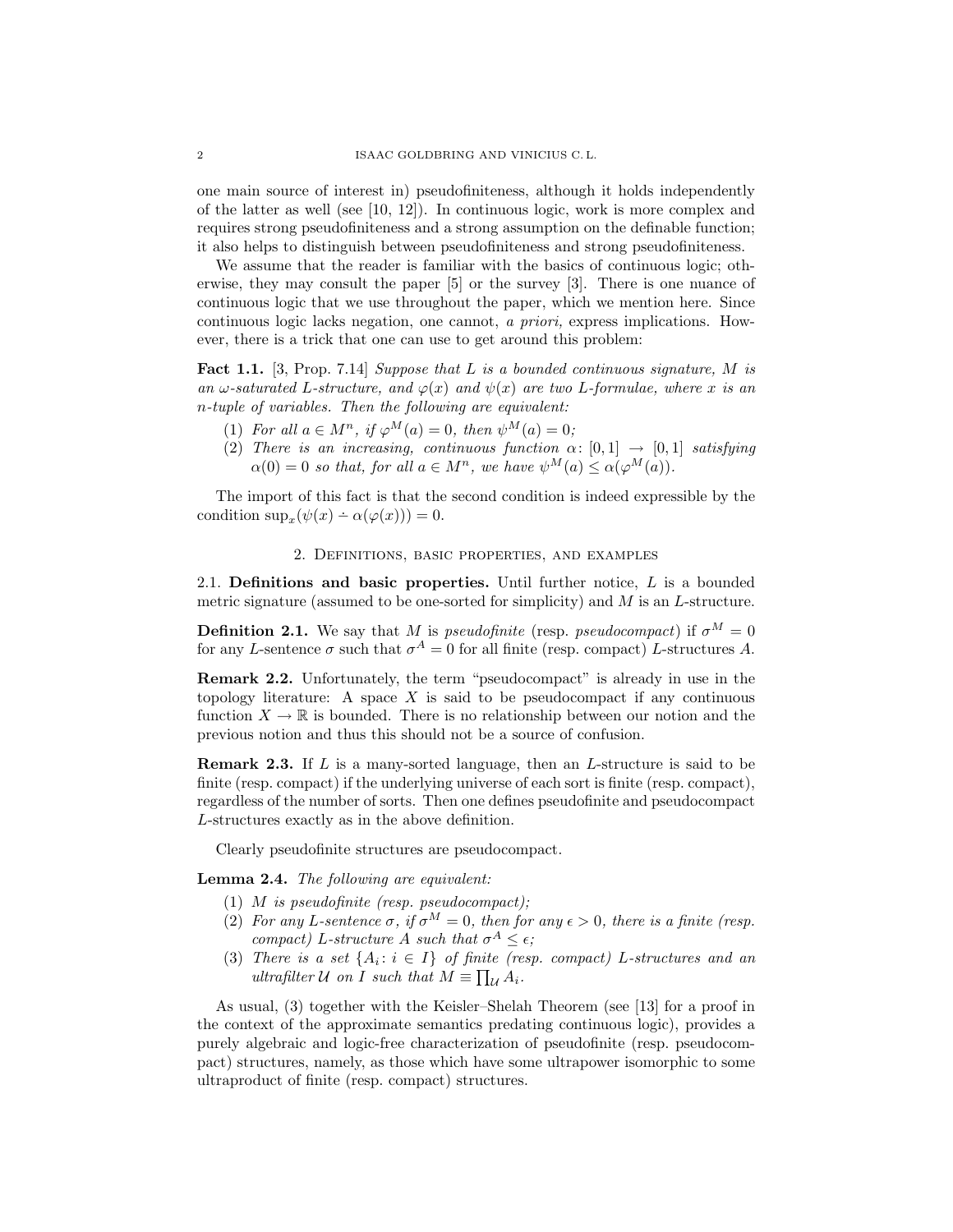*Proof.* (1) $\Rightarrow$ (2): Suppose that (1) holds but (2) fails. Then there is an L-sentence σ and an  $\epsilon > 0$  such that  $\sigma^M = 0$  but  $\sigma^A \geq \epsilon$  for all finite (resp. compact) Lstructures A. But then  $(\epsilon - \sigma)^A = 0$  for all finite (resp. compact) L-structures A, whence  $\sigma^M \geq \epsilon$  by (1), which is a contradiction. Note for future reference that the converse is similar: Suppose that (2) holds and that  $\sigma$  is such that  $\sigma^A = 0$  for all finite L-structures A, yet  $\sigma^M =: r > 0$ . Consider  $\epsilon \in (0, r)$ ; then  $|\sigma^A - r| \leq \epsilon$  for some finite structure A, whence  $\sigma^A > 0$ , a contradiction.

(2)⇒(3): Assume that (2) holds. Let  $T = Th(M)$  and let J be the collection of finite subsets of T. For each  $\Delta \in J$  and  $k \in \mathbb{N}^{>0}$ , let  $A_{\Delta,k}$  be a finite (resp. compact) L-structure such that  $A_{\Delta,k} \models \max \Delta \leq \frac{1}{k}$  and let

$$
X_{\Delta,k} = \{ (\Gamma, l) \in J \times \mathbb{N}^{>0} \colon A_{\Gamma,l} \models \max \Delta \le \frac{1}{k} \}.
$$

Note that  $\{X_{\Delta,k}\colon (\Delta,k)\in J\times\mathbb{N}^{>0}\}\$  has the finite intersection property: given  $\Delta_1, \ldots, \Delta_m \in J$  and  $k_1, \ldots, k_m \in \mathbb{N}^{>0}$ , we have that

$$
(\Delta, k) \in X_{\Delta_1, k_1} \cap \ldots \cap X_{\Delta_m, k_m},
$$

where  $\Delta = \Delta_1 \cup \cdots \cup \Delta_m$  and  $k = \max(k_1, \ldots, k_m)$ . Let U be an ultrafilter on  $J \times \mathbb{N}^{>0}$  extending  $\{X_{\Delta,k} : (\Delta, k) \in J \times \mathbb{N}^{>0}\}\$ . Set  $N := \prod_{\mathcal{U}} A_{\Delta,k}$ . We claim that  $M \equiv N$ . To see this, suppose that  $\sigma^M = 0$ . Then  $X_{\{\sigma\},k} \in \mathcal{U}$ , so that  $\sigma^N \leq \frac{1}{k}$ . Since  $k > 0$  is arbitrary, we have that  $\sigma^N = 0$ .  $(3) \Rightarrow (1)$  is clear.

We have a preservation result, whose proof is similar to that for classical logic:

Lemma 2.5. Any ultraproduct of pseudofinite L-structures is pseudofinite. If M is pseudofinite, so is any L-structure elementarily equivalent to  $M$ , any reduct of M to a sublanguage of L, and any expansion of M by constants. The analogous statements for pseudocompactness also hold.

Proof. The only statement whose proof is not identical to that in classical logic is the one about expansion by constants, yet the procedure is similar: Given a sentence  $\sigma$  in the expanded language, replace the new constant symbols by fresh variables  $x$ , thus obtaining an L-formula  $\varphi(x)$ . Assume that  $\sigma^B = 0$  for every finite structure  $B$  in the expanded language. Any such  $B$  equals  $(A, a)$  for some L-structure  $A$ and some sequence of parameters a in A. Note then  $[\sup_{x} \varphi(x)]^A = 0$  for any finite L-structure A, since the choice of a is arbitrary, hence  $[\sup_x \varphi(x)]^M = 0$ . Now let  $M'$  be any expansion of M with interpretations for the new constant symbols: we have  $\sigma^{M'}=0$ .  $= 0.$ 

In the classical analog of Lemma 2.4, item (2) is replaced by the following statement: Whenever  $M \models \sigma$ , then  $A \models \sigma$  for some finite structure A. In other words, the approximate truth appearing in item (2) above is replaced by actual truth, and equivalence holds because of using the negation connective. This motivates us to make the following definition:

**Definition 2.6.** We say that  $M$  is strongly pseudofinite (resp. strongly pseudocompact) if for any L-sentence  $\sigma$  such that  $\sigma^M = 0$ , there is a finite (resp. compact) L-structure A such that  $\sigma^A = 0$ .

In other words,  $M$  is an addherence point of finite (resp. compact) structures, that is, for every L-sentence  $\sigma$  such that  $\sigma^M = 0$ , the "neighborhood"  $\{N : \sigma^N = 0\}$ contains a finite structure.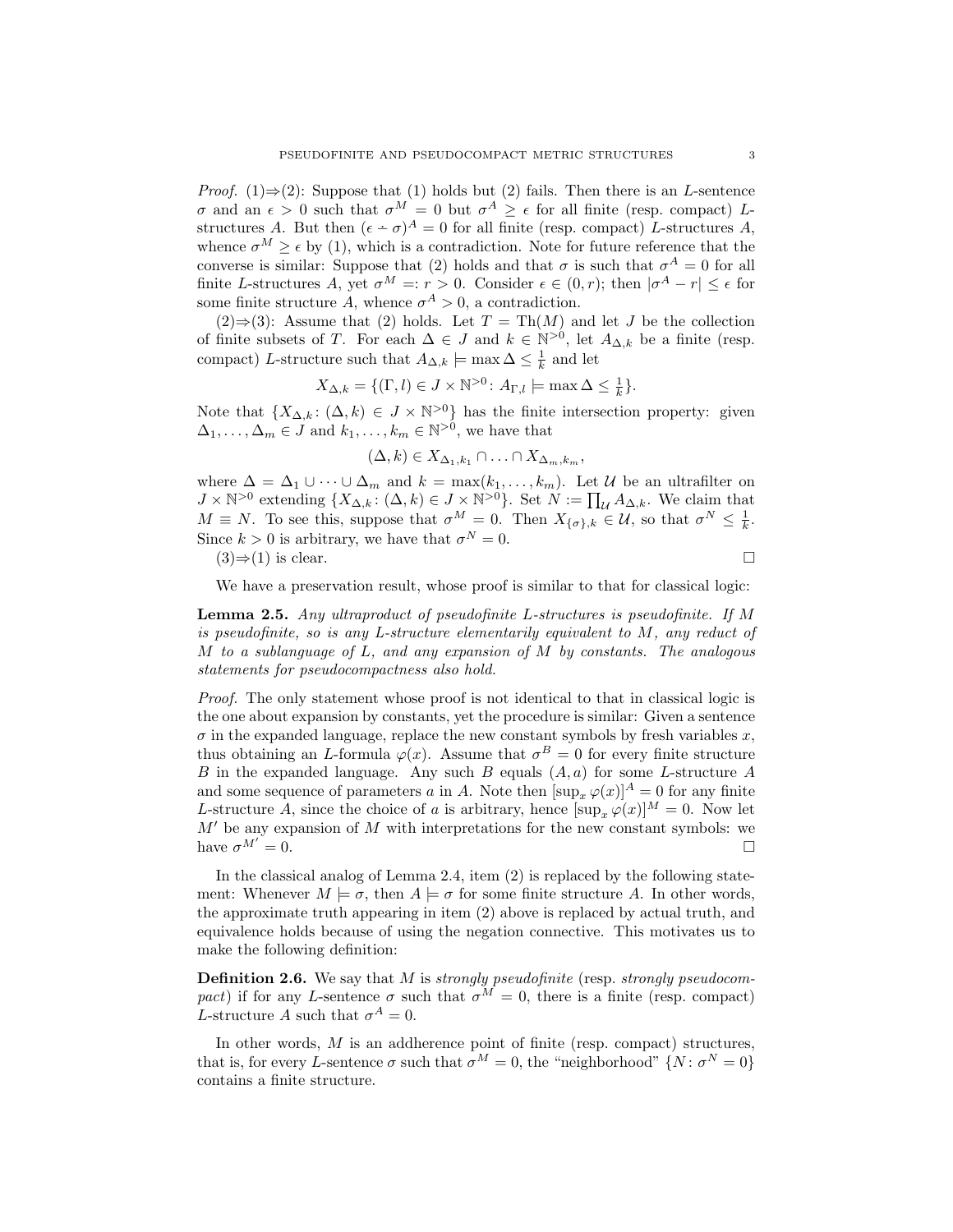Observe that a finitely axiomatizable theory with no finite models cannot be strongly pseudofinite.

Of course, strongly pseudofinite structures are strongly pseudocompact, and Lemma 2.4 yields that each strong concept implies its corresponding plain version. See Examples 2.19 and 4.5 for proved distinctions.

The following preservation lemma is almost as bold as the previous one: our examples (especially 4.5) will show that strong pseudofiniteness is not preserved under ultraproducts.

**Lemma 2.7.** If  $M$  is strongly pseudofinite, so is any L-structure elementarily equivalent to  $M$ , any reduct of  $M$  to a sublanguage of  $L$ , and any expansion of  $M$ by constants. The analogous statements for pseudocompactness also hold.

Proof. Again, the only proof not identical to that in classical logic is the one about expansion by constants, yet it is similar: Given any sentence in the expanded language, replace the new constant symbols by fresh variables and quantify over each of them using the inf quantifier, then recall that inf quantifiers are actually realized in finite or compact structures.

Next, we prove that pseudofiniteness and pseudocompactness are preserved when adding imaginaries. We follow the approach to imaginaries (as well as the notation) from [3, Sec. 5], which we briefly recall here. Given a family  $(\varphi_n(x, y_n): n \in \mathbb{N})$ of L-formulae, we consider the definable predicate  $\psi(x, Y) := \mathcal{F} \lim \varphi_n$ , which is the forced limit of these formulae. For each such definable predicate  $\psi(x, Y)$ , we add an imaginary sort  $(S_{\psi}, d_{\psi})$  for canonical parameters of instances of  $\psi$ ; given a tuple b of sort Y in some L-structure M, we let  $[b]_\psi$  denote its image in  $M^{\text{eq}}$ of sort  $S_{\psi}$ . We also add a predicate symbol  $P_{\psi}(x, z)$  (where z is of sort  $S_{\psi}$ ), whose interpretation will satisfy  $P_{\psi}(x,[b]_{\psi}) = \psi(x,b)$ , and predicate symbols  $\gamma_{\psi,n}$ which are approximations to the graph of the quotient map between tuples and their equivalence classes in  $S_{\psi}$ . We let  $L^{eq}$  denote the resulting language and let  $T_0^{\text{eq}}$  denote the  $L^{\text{eq}}$ -theory axiomatizing the properties of the new symbols (so the models of  $T_0^{\text{eq}}$  are precisely the eq-expansions of L-structures). We emphasize that this approach to imaginaries is independent of any ambient L-structure.

Given a finite or countable tuple b and  $m > 0$ , we set  $b|_m$  to be the truncation of b to the first m elements; we also refer to  $b<sub>||m</sub>$  simply as a truncation of b.

**Lemma 2.8.** Let  $\varphi(u, v_1, \ldots, v_n)$  be an L<sup>eq</sup>-formula, where u is a tuple of variables from L and  $v_1, \ldots, v_n$  are variables from imaginary sorts. Given  $\epsilon > 0$ , there is an L-formula  $\varphi'(u, v^1, \ldots, v^n)$  such that for all L-structures M and all  $b_i \in M^{eq}$  of the same sort as  $v_i$ , there are truncations  $b_i$ ' such that

$$
M^{\text{eq}} \models \sup_{u} |\varphi(u, [b_1], \dots, [b_n]) - \varphi'(u, b'_1, \dots, b'_n)| \le \epsilon.
$$

In particular, for any  $L^{eq}$ -sentence  $\sigma$  and any  $\epsilon > 0$ , there is an L-sentence  $\sigma'$  such that  $T_0^{\text{eq}} \models |\sigma - \sigma'| \leq \epsilon$ .

*Proof.* The proof is by induction on the complexity of  $\varphi$ . First suppose that  $\varphi$  is atomic. Without loss of generality, we may suppose that  $\varphi$  is not an *L*-formula. Thus, there is a definable predicate  $\psi(x, Y) = \mathcal{F}$  lim $(\varphi_n(x, y_n))$  such that  $\varphi$  is of the form:

$$
P_{\psi}(x, z), d_{\psi}(z, z^*), \text{ or } \gamma_{\varphi_n, \psi}(y_n, z).
$$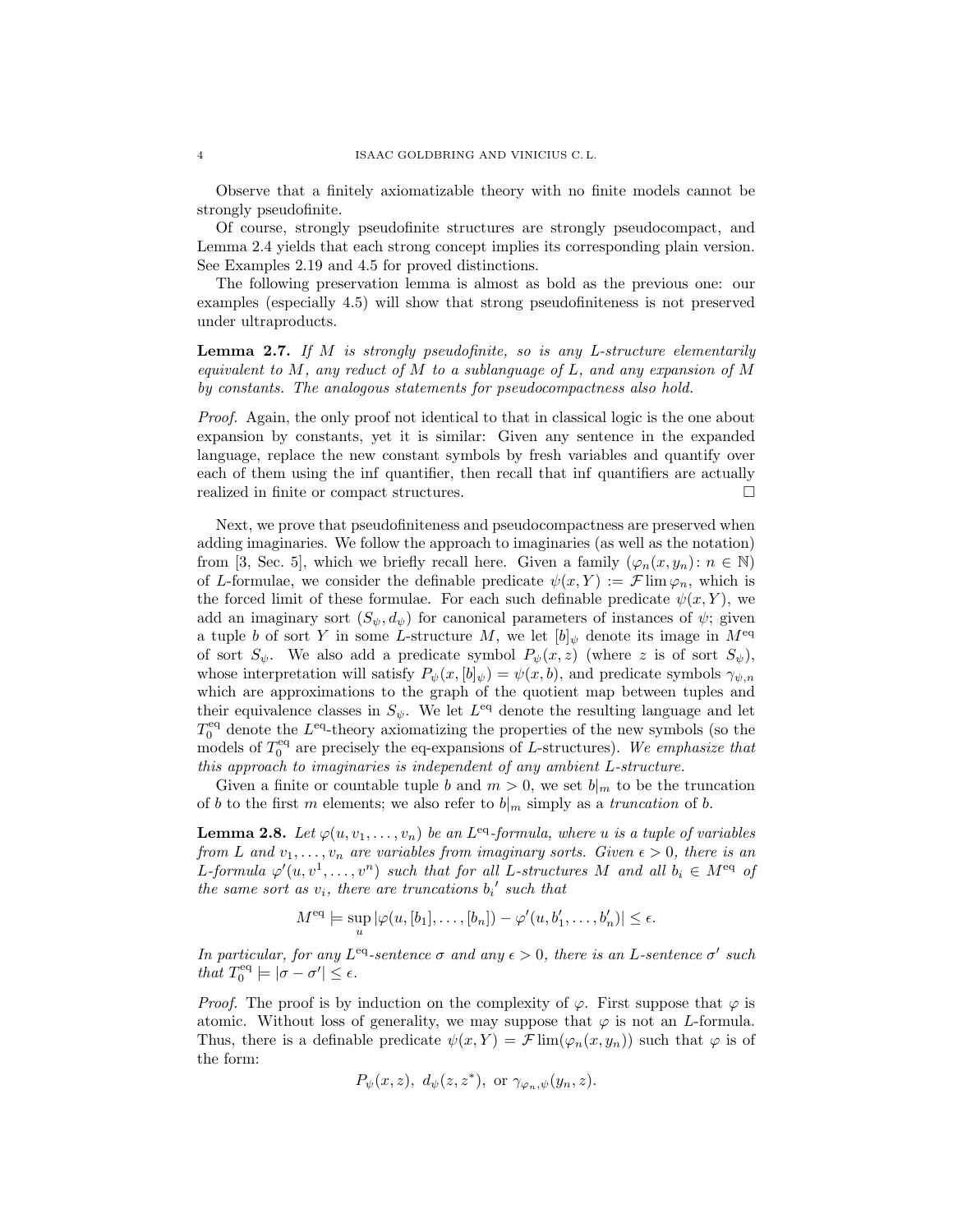In the first case, choose N such that  $2^{-N} \leq \epsilon$ . Then

$$
M^{\text{eq}}\models \sup_{x}|P_{\psi}(x,[b])-\varphi_{N}(x,b|_{N})|\leq \epsilon.
$$

In the second case, choose N so that  $2^{-N+1} \leq \epsilon$ . Then

$$
M^{\text{eq}} \models \left| d([b], [b^*]) - \sup_x |\varphi_N(x, b|_N) - \varphi_N(x, b^*|_N) \right| \le \epsilon.
$$

Finally, for the third case, choose N so that  $2^{-N} \leq \epsilon$ . Then

$$
M^{\text{eq}} \models \sup_{y_n} \Big| \gamma_{\varphi_n}(y_n, [b]) - \sup_x \big| \varphi_n(x, y_n) - \varphi_N(x, b|_N) \Big| \le \epsilon.
$$

The connective step of the proof follows immediately from uniform continuity. There are two quantifier cases to consider. First suppose that  $\varphi(u, v_1, \ldots, v_n)$  =  $\inf_w \chi(u, w, v_1, \ldots, v_n)$ , where w is a variable of L. Let  $\chi'(u, w, v^1, \ldots, v^n)$  be as in the conclusion of the lemma for  $\chi$  and  $\epsilon$ . Then set  $\varphi'(u, v^1, \ldots, v^n) :=$  $\inf_w \chi'(u, w, v^1, \dots, v^n)$ . Now assume  $\varphi(u, v_1, \dots, v_n) = \inf_w \chi(u, v_1, \dots, v_n, w)$ , where w is an imaginary variable. Let  $\chi'(u, v^1, \ldots, v^n, w')$  be an L-formula satisfying the conclusion of the lemma for  $\chi$  and  $\epsilon$ . Then set  $\varphi'(u, v^1, \ldots, v^n) :=$  $\inf_{w'} \chi'(u, v^1, \ldots, v^n, w')$ ).  $\qquad \qquad \Box$ 

In order to make the desired preservation result true, we need to make a slight modification to the eq-construction for finite structures. Suppose that  $A$  is a finite L-structure and  $\psi(x, Y)$  is a definable predicate with Y a countable tuple of parameter variables. Observe then that there is a *finitary* definable predicate  $\psi(x, y)$ (that is, y is a finite tuple) such that  $\psi$  and  $\tilde{\psi}$  are logically equivalent. Consequently, there is no need to add the sort  $S_{\psi}$  if one adds the sort  $S_{\widetilde{\psi}}$ . Thus, we insist that the eq-construction for finite structures only add sorts for canonical parameters of finitary imaginaries. In this way,  $A<sup>eq</sup>$  is once again a finite structure. Observe that if A is a compact structure, then  $A^{eq}$  is also a compact structure.

**Proposition 2.9.** If M is pseudofinite (resp. pseudocompact), then so is  $M^{eq}$ .

*Proof.* Suppose that  $M^{eq} \models \sigma = 0$ . Fix  $\epsilon > 0$ . Then  $M \models \sigma' \leq \epsilon$ . Then there is a finite (resp. compact) L-structure A such that  $A \models \sigma' \leq 2\epsilon$ . Since also  $A^{\text{eq}} \models |\sigma - \sigma'| \leq \epsilon$ , we have  $A^{\text{eq}} \models \sigma \leq 3\epsilon$ .

Question 2.10. Are the notions of strong pseudofiniteness and strong pseudocompactness preserved when adding imaginaries? More generally, how natural is strong pseudofiniteness in continuous logic, which relies heavily on approximations?

The next two subsections present a list of many examples of pseudofinite and pseudocompact metric structures:

2.2. The case of a classical structure. In this subsection, we let  $L$  denote a signature for classical logic. In order for us to treat  $L$  as a signature for continuous logic, we must also specify a modulus of uniform continuity for each symbol. For each function and predicate symbol, we use  $\Delta(\epsilon) := \epsilon$  as our modulus of uniform continuity. Note that any classical L-structure, when equipped with the discrete metric, is a metric L-structure.

For the rest of this subsection, let M denote a classical L-structure. If M is pseudofinite in the classical sense, then we will say that  $M$  is *classically pseudofinite*.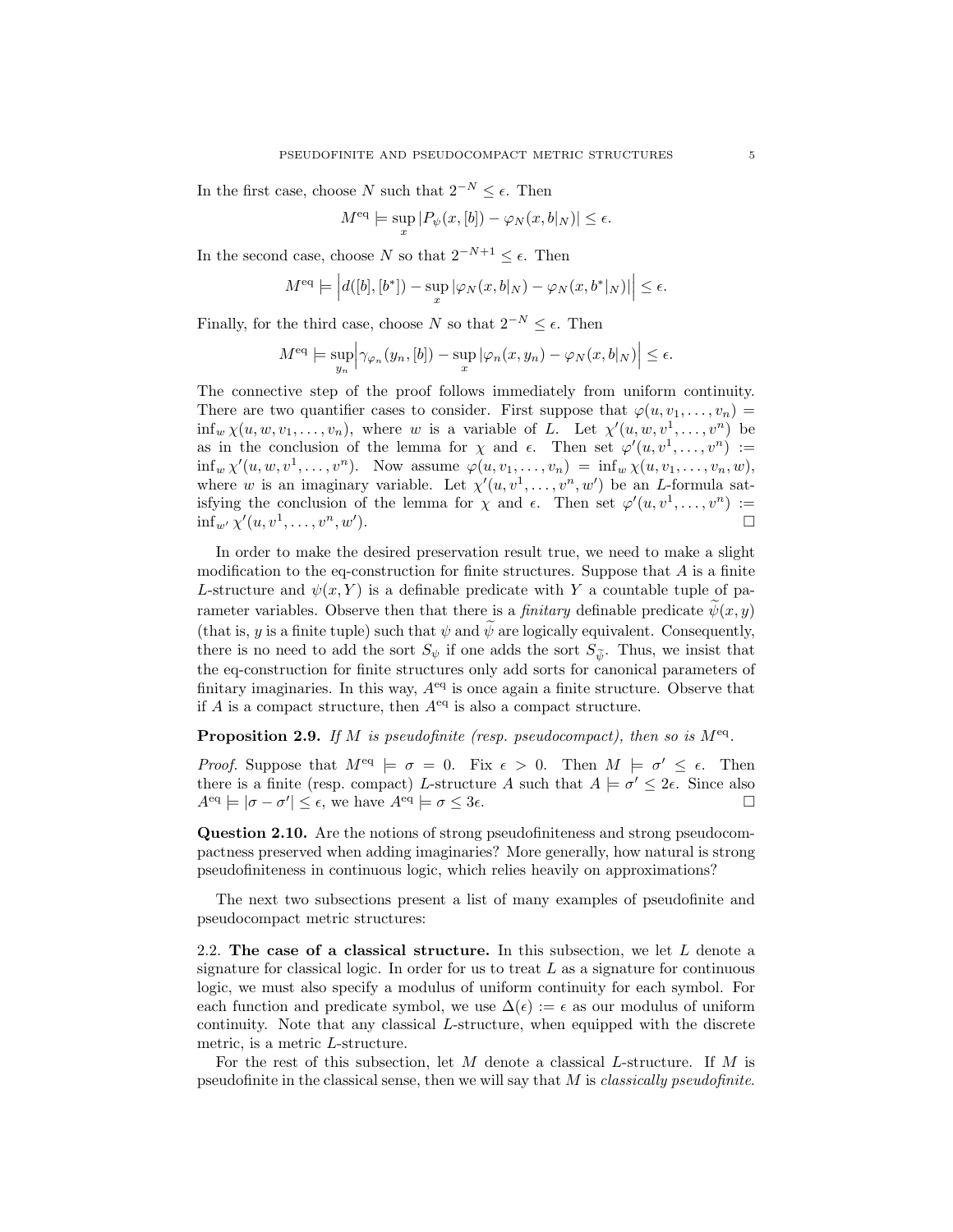Thus, when we say that M is pseudofinite, we are considering M as a metric  $L$ structure. It is not immediately clear that  $M$  is classically pseudofinite if and only if M is pseudofinite as there are metric L-structures that are not the result of viewing classical L-structures as metric structures. Nonetheless, in this section, we will prove:

**Theorem 2.11.** Given a classical L-structure, the five notions classically pseudofinite, pseudofinite, strongly pseudofinite, pseudocompact, and strongly pseudocompact coincide.

Towards proving this result, note that, since all five notions are invariant under elementary equivalence, we may replace  $M$  with an ultrapower, thus reducing to the case that M is  $\omega$ -saturated (as a metric structure).

One proves the next lemma by induction on the complexity of formulae:

**Lemma 2.12.** For any continuous L-formula  $\varphi(x)$ , there is finite  $R_{\varphi} \subseteq [0,1]$  such that, for any classical L-structure A and any tuple a from A, one has  $\varphi^A(a) \in R_{\varphi}$ .

We should remark that it is essential that we assumed that the structures in the previous theorem are classical. Indeed, if  $\varphi(x, y)$  is  $d(x, y)$ , then as A ranges over all metric L-structures,  $\varphi^A$  can take on any value in [0, 1].

**Lemma 2.13.** Suppose that A and B are classical L-structures and that  $A \equiv B$  as classical structures. Then  $A \equiv B$  as metric structures.

*Proof.* By the classical Keisler–Shelah theorem, there are (classical) ultrapowers  $A^{\mathcal{U}}$ and  $B^{\mathcal{U}}$  that are isomorphic. However, the ultrapower construction for a classical structure is the same in both logics. The result now follows.

**Corollary 2.14.** If  $M$  is classically pseudofinite, then  $M$  is strongly pseudofinite.

*Proof.* We know that there are finite classical L-structures  $(A_i: i \in I)$  and an ultrafilter U on I such that  $M \equiv \prod_{\mathcal{U}} A_i$  (a classical ultraproduct). By the previous lemma,  $M \equiv \prod_{\mathcal{U}} A_i$  as metric structures. Consequently, if  $\sigma$  is a continuous Lsentence such that  $\sigma^M = 0$ , then  $\lim_{\mathcal{U}} \sigma^{A_i} = 0$ . By Lemma 2.12,  $\sigma^{A_i} = 0$  for some (actually, almost all)  $A_i$ . .

Note that, for all  $a, b \in M$ ,  $d(a, b) \leq \frac{1}{2} \Rightarrow d(a, b) = 0$ . Thus, since M is  $\omega$ saturated, there is an increasing, continuous  $\alpha: [0,1] \to [0,1]$  such that  $\alpha(0) = 0$ and  $d(a, b) \leq \alpha(d(a, b) - \frac{1}{2})$  for all  $a, b \in M$ . We fix this  $\alpha$  for the rest of the subsection.

**Lemma 2.15.** If M is strongly pseudocompact, then M is strongly pseudofinite.

*Proof.* Suppose  $\sigma^{M} = 0$ . Then

$$
M \models \max\left(\sigma, \sup_{x,y} (d(x,y) - \alpha(d(x,y) - \frac{1}{2}))\right) = 0.
$$

Thus the displayed sentence has value 0 in some compact L-structure A. However, the second "conjunct" forces  $A$  to be discrete, whence finite.  $\Box$ 

In order to finish the proof of Theorem 2.11, it remains to prove that if  $M$  is pseudocompact, then it is classically pseudofinite.

Towards this end, given a classical L-formula  $\varphi(x)$ , we define its *continuous transform*  $\tilde{\varphi}(x)$  by recursion as follows: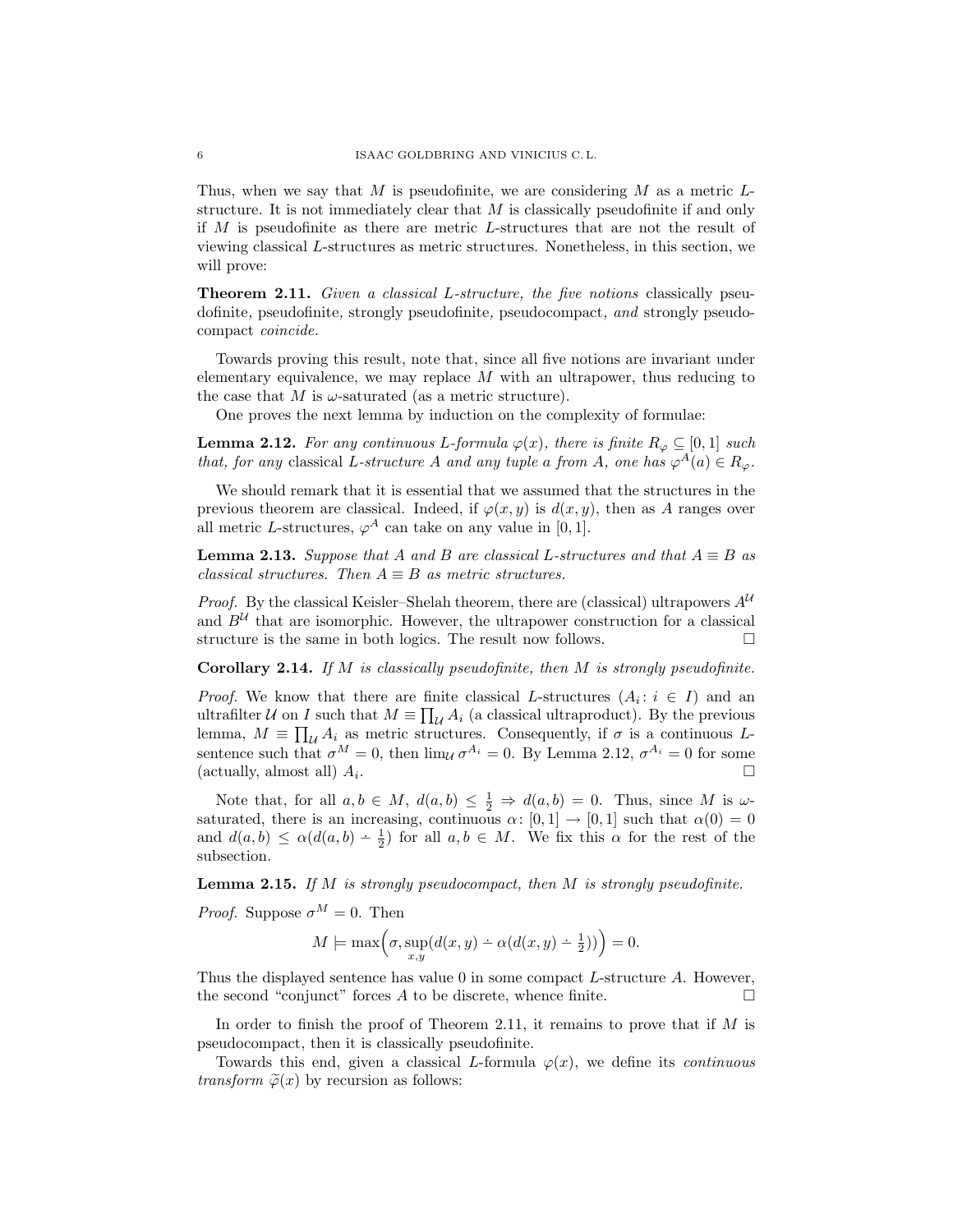- if  $\varphi(x)$  is  $t_1(x) = t_2(x)$ , then  $\widetilde{\varphi}(x)$  is  $d(t_1(x), t_2(x))$ ;
- if  $\varphi(x)$  is  $P(t_1(x), \ldots, t_n(x))$ , then  $\widetilde{\varphi}(x)$  is  $\varphi(x)$ ;
- $[\neg \varphi]^\sim$  is  $1 \widetilde{\varphi}$ ;
- $[\varphi \wedge \psi]$ <sup>~</sup> is  $\max(\widetilde{\varphi}, \widetilde{\psi});$ <br>•  $\lim_{\epsilon \to 0} f(\widetilde{\psi}, \widetilde{\psi})$
- $[\exists y \psi(x, y)]^{\sim}$  is  $\inf_{y} \widetilde{\psi}(x, y)$ .

It is easy to see that for any classical L-structure B, any classical L-formula  $\varphi(x)$ , and any b from B, we have  $[B \models \varphi(b) \Rightarrow \widetilde{\varphi}(b)^M = 0].$ 

Now suppose that  $\sigma$  is a classical L-sentence such that  $M \models \sigma$ . We will find a finite classical L-structure B such that  $B \models \sigma$ . For every predicate symbol P in  $\sigma$  and every tuple  $a \in M$ ,  $P^M(a) \leq \frac{1}{2} \Rightarrow P(a) = 0$ . Thus, there is an increasing, continuous  $\alpha_P : [0,1] \to [0,1]$  with  $\alpha_P(0) = 0$  such that  $\sigma_P^M = 0$ , where

$$
\sigma_P := \sup_x (P(x) - \alpha_P (P(x) - \frac{1}{2})).
$$

Similarly, letting  $\tau := \sup_{x,y} (d(x,y) - \alpha(d(x,y) - \frac{1}{2}))$ , we also have that  $\tau^M = 0$ . Let  $\sigma' := \max(\sigma, (\sigma_P)_P, \tau)$ , where the P's range over the predicate symbols appearing in σ.

Since M is pseudocompact, there is a compact structure A such that  $({\sigma}')^A \leq \frac{1}{4}$ . Define a binary relation E on A by  $E(x, y) : \Leftrightarrow d(x, y) \leq \frac{1}{4}$ . Clearly E is reflexive and symmetric. However, E is also transitive. Indeed, if  $d(x, y)$ ,  $d(y, z) \leq \frac{1}{4}$ , then  $d(x, z) \leq \frac{1}{2}$ . Since  $\tau^A \leq \frac{1}{4}$ , we get  $d(x, z) \leq \frac{1}{4}$ . We now define the desired finite classical  $L$ -structure as follows. We define the underlying set of  $B$  to be the set of E-equivalence classes of A. Since A has a finite  $\frac{1}{4}$ -net, we have that B is finite. Now we need to interpret the structure. For our purposes, it is only relevant how we define the symbols appearing in  $\sigma$ . Given a predicate symbol P appearing in σ, we declare [a] ∈  $P^B$  if and only if  $P^A(a) ≤ \frac{1}{2}$ . To see that we can do so, we need to check that if  $d(a_i, a'_i) \leq \frac{1}{4}$  for each i, then  $P^A(a) \leq \frac{1}{2} \Leftrightarrow P^A(a') \leq \frac{1}{2}$ . However, since  $A \models \sigma_P \leq \frac{1}{4}$ , then  $P^A(a) \leq \frac{1}{2}$  implies  $P^A(a) \leq \frac{1}{4}$ . Since we are using the identity as modulus of uniform continuity for all of our symbols, we get that  $|P^A(a) - P^A(a')| \leq \frac{1}{4}$ , giving the desired result. Similarly, for every function symbol f appearing in  $\sigma$ , we define  $f([a]) := [f(a)]$ . Again, we can do so because  $[a] = [a']$  implies  $|f(a) - f(a')| \leq \frac{1}{4}$  as we are using the identity modulus of uniform continuity.

Let  $L'$  be the reduct of L that only contains the symbols of  $\sigma$ . It is easy to prove, by induction on the complexity of formulae, the following:

**Lemma 2.16.** Suppose that  $\varphi(x)$  is a classical L'-formula. Then for any suitable tuple a in A, we have:

- (1) If  $\widetilde{\varphi}^{A}(a) \leq \frac{1}{4}$ , then  $B \models \varphi([a])$ ;<br>(2) If  $\widetilde{\varphi}_{A(a)} > \frac{3}{4}$ , then  $B \models \varphi([a])$
- (2) If  $\widetilde{\varphi}^{A}(a) \geq \frac{3}{4}$ , then  $B \models \neg \varphi([a])$ .

In proving the above lemma, one needs to use that inf quantifiers are realized in compact structures. By the lemma, since  $\sigma^A \leq \frac{1}{4}$ , we have  $B \models \sigma$ . This discussion proves:

# **Lemma 2.17.** If M is pseudocompact, then M is classically pseudofinite.

This finishes the proof of Theorem 2.11. We should remark that the above discussion is unusual in the sense that when one generalizes a notion to continuous logic, it is often immediate that the notion agrees with the classical notion on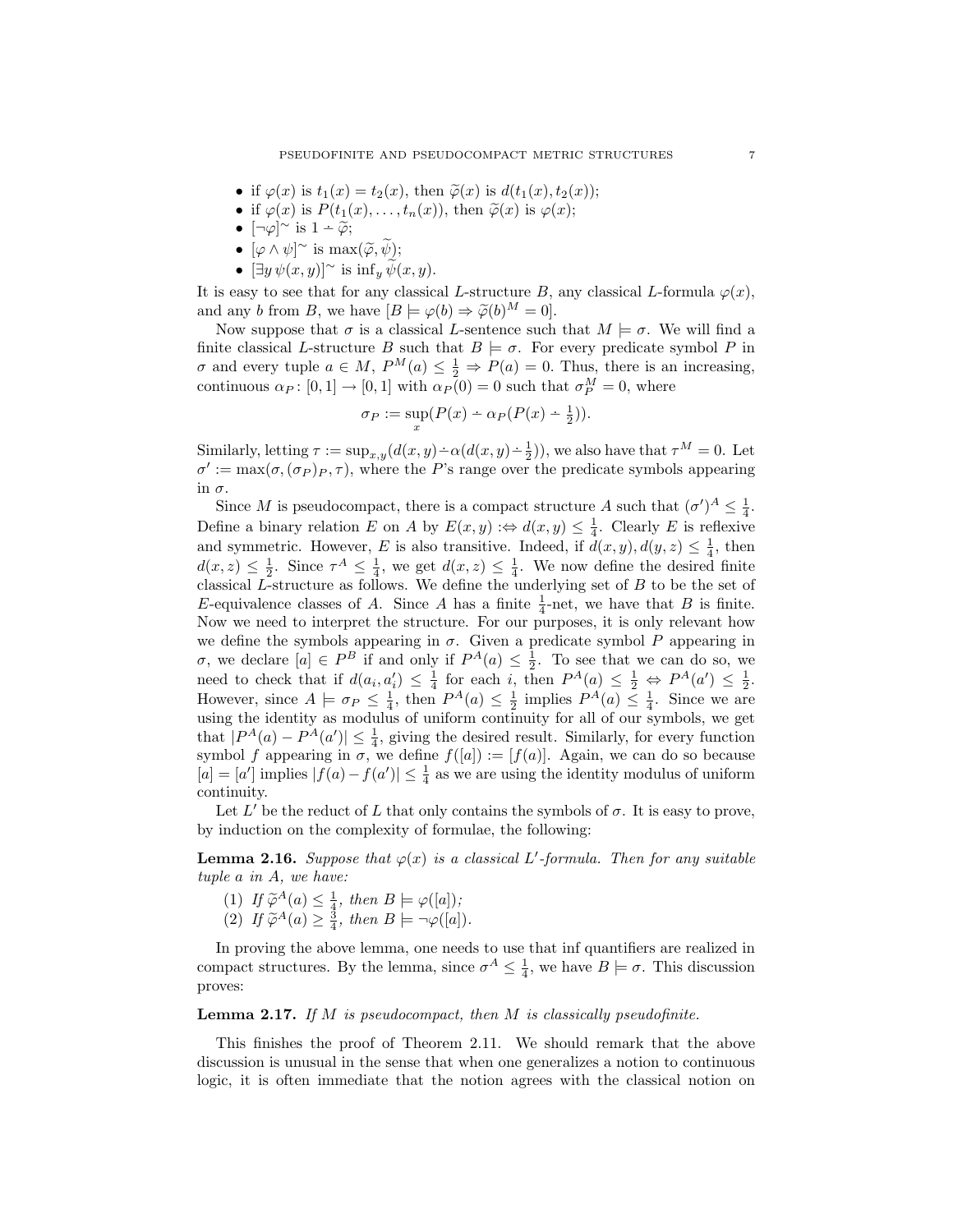classical structures. For example, if  $T$  is a classical theory, then it is immediate to see that  $T$  is stable as a classical theory if and only if  $T$  is stable as a continuous theory. It is interesting to note that pseudofiniteness appears to be the first notion where some work is required to show that the notions agree on classical structures.

#### 2.3. Examples and questions.

Example 2.18. Let L be the signature naturally used for closed unit balls of inner product spaces (see [3, Ex. 2.1]). For  $n \geq 1$ , let  $B_n$  denote the closed unit ball of  $\mathbb{R}^n$ , viewed naturally as an *L*-structure. Let *U* be any nonprincipal ultrafilter on N and let  $H = \prod_{\mathcal{U}} B_n$ . Clearly H is the closed unit ball of an infinite-dimensional Hilbert space. By completeness, we see that any closed unit ball of a Hilbert space is pseudocompact.

We will be able to show that H is not strongly pseudofinite; the function  $H \to H$ ,  $x \mapsto \frac{1}{2}x$ , is injective but not surjective.

There are some interesting pseudocompact expansions of  $H$ . First, consider  $(H, P) = \prod_{\mathcal{U}} (B_n, P_n)$ , where  $P_n: \mathbb{R}^n \to \mathbb{R}^n$  is a projection operator onto an  $\lfloor n/2 \rfloor$ -dimensional subspace of  $\mathbb{R}^n$ . Then  $(H, P)$  is a pseudocompact structure and is a model of the theory of *beautiful pairs* of Hilbert spaces, namely an infinitedimensional Hilbert space equipped with a projection with infinite-dimensional image and infinite-dimensional orthogonal complement. (See [7].)

Next, let  $\{z_i: i < \omega\}$  be a countable dense subset of  $\{z \in \mathbb{C}: |z| = 1\}$ . Let  $(H, U) = \prod_{\mathcal{U}}(B_n, U_n)$ , where  $U_n: \mathbb{C}^n \to \mathbb{C}^n$  is a unitary operator with eigenvalues  $\{z_1, \ldots, z_n\}$ . Then for any  $m \geq n$ , we have

$$
(B_m, U_m)
$$
 |=  $\inf_x \max(|\langle x, x \rangle - 1|, ||U(x) - z_n x||) = 0.$ 

It follows from the work in  $[6]$  that  $(H, U)$  is a model of the theory of Hilbert spaces equipped with a generic automorphism.

**Example 2.19.** Let  $L$  be the signature for probability structures (see [3, Sec. 16]). Let  $\mathcal{B}_n$  be the probability structure with event algebra  $2^n$  and with the counting measure  $\mu_n$ . Let U be a nonprincipal ultrafilter on N and let  $\mathcal{B} = \prod_{\mathcal{U}} \mathcal{B}_n$ . We claim that  $\beta$  is an atomless probability structure; since the theory of atomless probability structures is complete, it follows that any atomless probability structure is pseudofinite. Towards this end, suppose that  $x = [(x_n)] \in \mathcal{B}$  is such that  $\mu(x) > 0$ . Set  $m_n := |x_n|$ ; then  $m_n > 1$  for almost all n, for otherwise  $\mu_n(x_n) \leq \frac{1}{n}$  and hence  $\mu(x) = \lim_{\mathcal{U}} \mu_n(x_n) = 0$ . For such n, let  $y_n \subseteq x_n$  be such that  $|y_n| = \frac{1}{2}m_n$  if  $m_n$  is even or  $|y_n| = \frac{1}{2}(m_n - 1)$  if  $m_n$  is odd. Then  $\mathcal{B}_n \models \inf_y |\mu(x_n \cap y) - \mu(x_n \cap y^c)| \leq \frac{1}{n}$ for almost all n, whence  $\mathcal{B}$   $\models \inf_y |\mu(x \cap y) - \mu(x \cap y^c)| = 0$ . It follows that  $\beta$  is atomless. Observe that, since the (complete) theory of atomless probability structures is finitely axiomatizable, it cannot be strongly pseudofinite.

An extension of this idea shows that any atomless probability structure equipped with a *generic (or aperiodic)* automorphism is also pseudofinite (but of course not strongly pseudofinite). Indeed, the theory of atomless probability structures equipped with a generic automorphism (denoted APAA in [3, Sec. 18]) is axiomatized (in the language of probability structures expanded by a unary function symbol  $\tau$ ) by the axioms of atomless probability structures equipped with an automorphism together with, for each  $n \geq 1$ , the axiom

$$
\inf_{e} \max(|\frac{1}{n} - \mu(e)|, \mu(e \cap \tau(e)), \dots, \mu(e \cap \tau^{n-1}(e))| = 0.
$$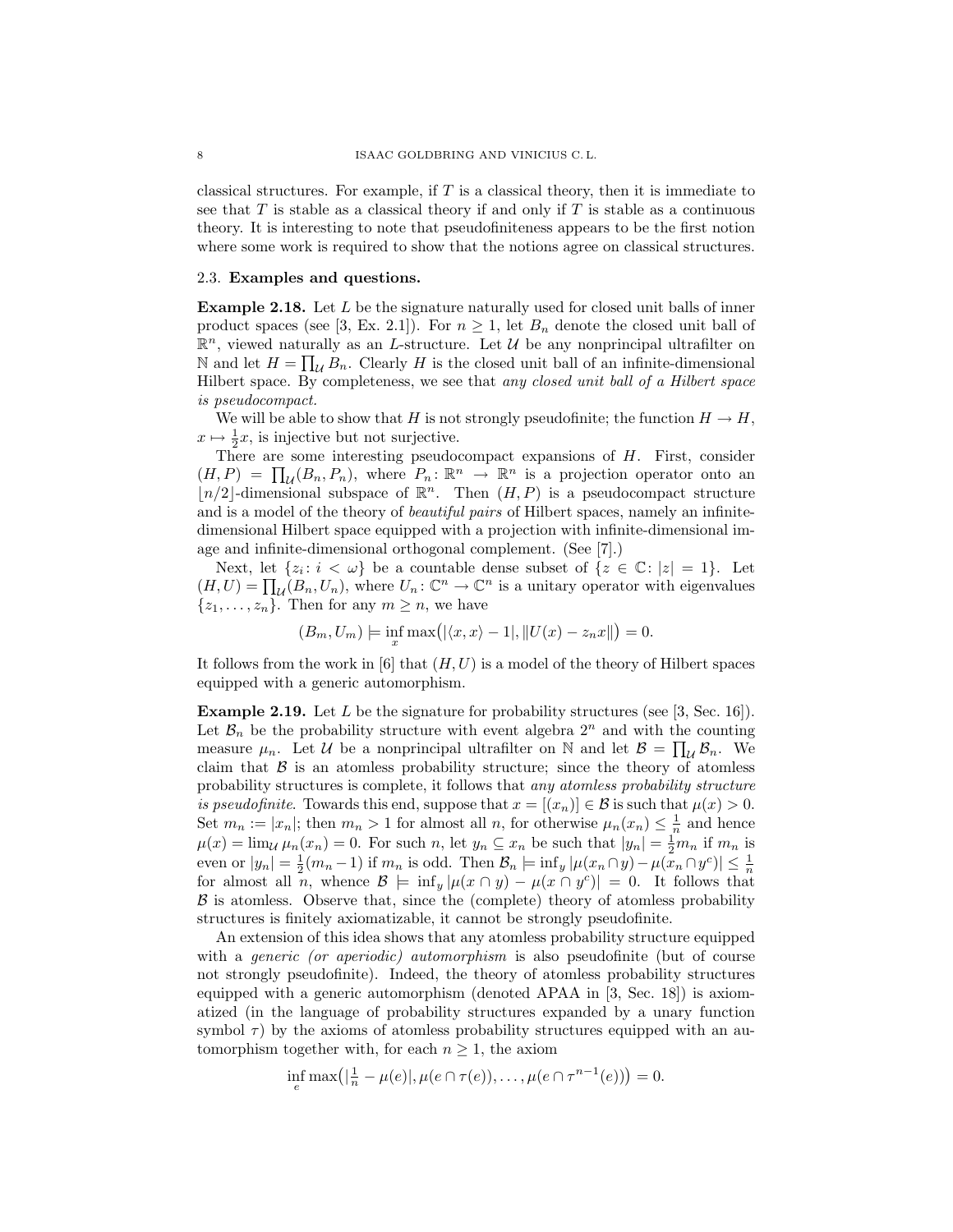We consider the probability structures  $\mathcal{B}_m$  from above and we equip them with the automorphisms  $\tau_m$  induced by the point map  $x \mapsto x + 1 \mod m$ . Fix  $n \ge 1$  and suppose that  $m > n$ . Choose  $k \in \{1, ..., m\}$  maximal with respect to  $\frac{k-1}{m-1} \leq \frac{1}{n}$ . Let  $e = \{1, 1 + n, \ldots, 1 + (k-1)n\} \in \mathcal{B}_m$ . Observe that  $|e| = k$  so

$$
|\mu(e)-\tfrac{1}{n}|\leq |\tfrac{k}{m}-\tfrac{k}{m-1}|+|\tfrac{k}{m-1}-\tfrac{k-1}{m-1}|+|\tfrac{k-1}{m-1}-\tfrac{1}{n}|\leq \tfrac{3}{m-1}.
$$

Furthemore, observe that for  $i \in \{0, 1, ..., n-1\}$  we have  $\tau_m^i(e) \cap e \subseteq \{1\}$ , so  $\mu(\tau_m^i(e) \cap e) \leq \frac{1}{m}$  for each such *i*. Consequently,

$$
(\mathcal{B}_m, \tau_m) \models \inf_e \max(|\frac{1}{n} - \mu(e)|, \mu(e \cap \tau(e)), \dots, \mu(e \cap \tau^{n-1}(e))) \le \frac{3}{m-1}
$$

for each  $m \geq n$ . Let  $\tau_{\infty} = \lim_{\mathcal{U}} \tau_m$ . It follows that

$$
(\mathcal{B},\tau_{\infty}) \models \inf_{e} \max(|\frac{1}{n}-\mu(e)|,\mu(e\cap \tau(e)),\ldots,\mu(e\cap \tau^{n-1}(e)))=0.
$$

Since  $n \geq 1$  was arbitrary, we have that  $(\mathcal{B}, \tau_{\infty}) \models$  APAA.

**Example 2.20.** We can generalize the previous example as follows: Let  $L$  be a countable classical signature. We claim that if  $M$  is a pseudofinite L-structure, then any of its *Keisler randomizations* are pseudofinite metric structures, whence pseudofiniteness is a robust model-theoretic notion in the sense that it is preserved under randomizations. (See [4] for information on the notion of Keisler randomization. The reason this example generalizes the previous example is that the theory of atomless probability algebras is just the theory of the Keisler randomization of a two-element set.) To see this, suppose that  $M \equiv \prod_{\mathcal{U}} M_n$ , where  $(M_n: n \in \mathbb{N})$  is a family of finite L-structures and  $\mathcal U$  is a nonprincipal ultrafilter on  $\mathbb N$ ; observe that since  $L$  is countable, we may always find such a countable family of finite structures. We consider the probability structures  $\mathcal{B}_n$  from the previous example and we let  $\mathcal{K}_n := M_n^{\{1,\ldots,n\}}$ . We claim that  $(\mathcal{K}, \mathcal{B}) := \prod_{\mathcal{U}} (\mathcal{K}_n, \mathcal{B}_n) \models T^R$ , where  $T := \text{Th}(M)$ ; since  $T<sup>R</sup>$  is complete, it suffices to prove this claim. The Validity, Boolean, Distance, Fullness, Event, and Measure axioms are clearly "true" in each of the factor structures, and hence "true" in the ultraproduct. The previous example already shows that the ultraproduct satisfies the Atomless Axiom. It remains to verify the Transfer Axiom, namely, for every sentence  $\sigma \in T$ , we need  $(\mathcal{K}, \mathcal{B}) \models d(\llbracket \sigma \rrbracket, \top) = 0$ . Note that  $d^{B_n}([\![\sigma]\!], \top) = 0$  if and only if  $M_n \models \sigma$ ; since  $\sigma \in T$ , then  $M_n \models \sigma$  for almost all n, whonce  $d^{B_n}([\![\sigma]\!], \top) = \lim_{n \to \infty} d^{B_n}([\![\sigma]\!], \top) = 0$ . Note that this example almost all *n*, whence  $d^B([\sigma], \top) = \lim_{\mathcal{U}} d^{B_n}([\sigma], \top) = 0$ . Note that this example provides us with our first examples of unstable pseudofinite theories (other than the classical ones). Indeed, if T is not stable, then  $T<sup>R</sup>$  is unstable (see [4]). Also, by a result of Ben Yaacov (see [2]), if T is simple unstable, then  $T<sup>R</sup>$  is not simple. Thus, if  $T$  is the theory of the random graph or the theory of pseudofinite fields, then  $T^R$  is pseudofinite but not simple.

**Example 2.21.** Let  $(X, d)$  be a *proper* metric space (that is, closed balls are compact). Fix a basepoint  $p \in X$  and consider  $(X, d, p)$  as a many-sorted structure in the natural way. (See [8] for all the concepts.) Then the asymptotic cone of  $(X, d, p)$  with respect to any nonprincipal ultrafilter on N will be pseudocompact, and hence pseudofinite by Theorem 3.3 below. Of particular interest is the case when  $(X, d)$  is the Cayley graph of a finitely generated group G. If G is furthermore assumed to be hyperbolic, then this asymptotic cone will be an R-tree. If the hyperbolic group is *nonelementary* (that is, it doesn't contain an infinite cyclic group of finite index), for example  $G = \mathbb{F}_2$  the free group on two generators, then the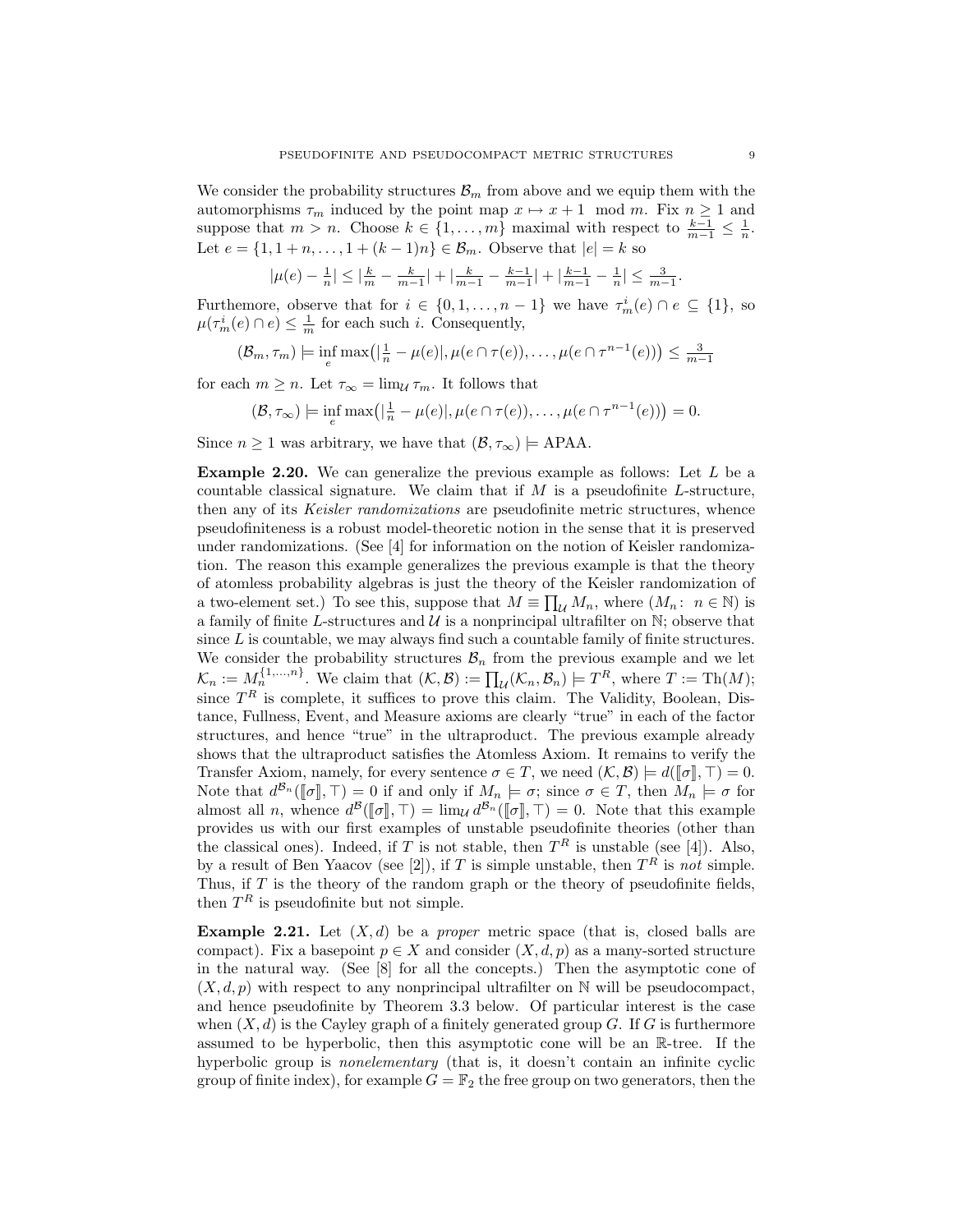R-tree is *richly branching*. Since the theory of richly branching R-trees is complete, we have that any richly branching R-tree is pseudofinite.

We end this section with a couple of questions.

**Question 2.22.** Let  $\mathfrak U$  denote the *bounded Urysohn space*, that is, the unique Polish metric space of diameter bounded by 1 which is ultrahomogeneous and contains an isometric copy of every Polish metric space of diameter bounded by 1. Let  $T_{\mathfrak{U}}$ denote the theory of  $\mathfrak U$  in the metric signature containing only the distance symbol. Is  $T_{\mathfrak{U}}$  pseudofinite or pseudocompact?

The model theory of  $\mathfrak U$  is quite well-understood; see the papers [15] and [11], where it is shown that  $T_{\text{II}}$  is complete, admits quantifier elimination, is  $\aleph_0$ -categorical, and is rosy with respect to finitary imaginaries (but is not simple). In some sense, the Urysohn space is the continuous analog of the random graph and so one might expect that the answer to the previous question is positive. In [15], an axiomatization for  $T_{\mathfrak{U}}$  is given by writing down conditions in continuous logic describing a certain collection of "extension axioms." Thus, the following lemma might prove useful.

**Lemma 2.23.** Suppose that  $\{\gamma = 0 : \gamma \in \Gamma\}$   $\models Th(M)$  for some collection  $\Gamma$  of L-sentences, and that, for every  $\gamma_1, \ldots, \gamma_n \in \Gamma$  and every  $\epsilon > 0$ , there is a finite (resp. compact) L-structure A such that  $A \models max(\gamma_1, \ldots, \gamma_n) \leq \epsilon$ . Then M is pseudofinite (resp. pseudocompact).

*Proof.* Let  $\sigma$  be an *L*-sentence such that  $\sigma^M = 0$ . Fix  $\delta > 0$ . Then by compactness, there is  $\epsilon > 0$  and  $\gamma_1, \ldots, \gamma_n \in \Gamma$  such that

$$
\{\max(\gamma_1,\ldots,\gamma_n)\leq \epsilon,\sigma\geq \delta\}
$$

is unsatisfiable. Let A be a finite (resp. compact) L-structure such that  $A \models$  $\max(\gamma_1 \ldots, \gamma_n) \leq \epsilon$ . Then  $\sigma^A < \delta$ . Since  $\delta > 0$  is arbitrary, we see that M is pseudofinite (resp. pseudocompact).

Thus, by the previous lemma, in order to show that  $T_{\mathfrak{U}}$  is pseudofinite (resp. pseudocompact), one might just try to prove that any finite collection of extension axioms are approximately true in some finite (resp. compact) bounded metric space. By Theorem 3.3 below, if one can prove that  $T_{\mathfrak{U}}$  is pseudocompact, then it will follow that  $T_{\text{II}}$  is pseudofinite.

Question 2.24. Is there an example of an "essentially continuous" strongly pseudofinite (resp. strongly pseudocompact) structure that is not finite (resp. compact)?

While the term "essentially continuous" is admittedly vague (although there have been attempts by others to make this notion precise), we use it to preclude discrete examples. For example, any pseudofinite classical structure is strongly pseudofinite; we do not want such structures to constitute a positive answer to our question. In the last section, we use some results concerning definable endofuctions in strongly pseudofinite structures to show that some pseudofinite structures are not strongly pseudofinite. In fact, since continuous logic is an approximate logic, we conjecture that the answer to the above question might be negative. It would even be interesting to settle this question under some extra set-theoretic hypotheses.

We should mention that there is a naïve attempt to construct a strongly pseudofinite structure, namely by using an ultraproduct relative to an  $\omega_1$ -complete ultrafilter. Recall that if I is an index set and U is a nonprincipal ultrafilter on I, then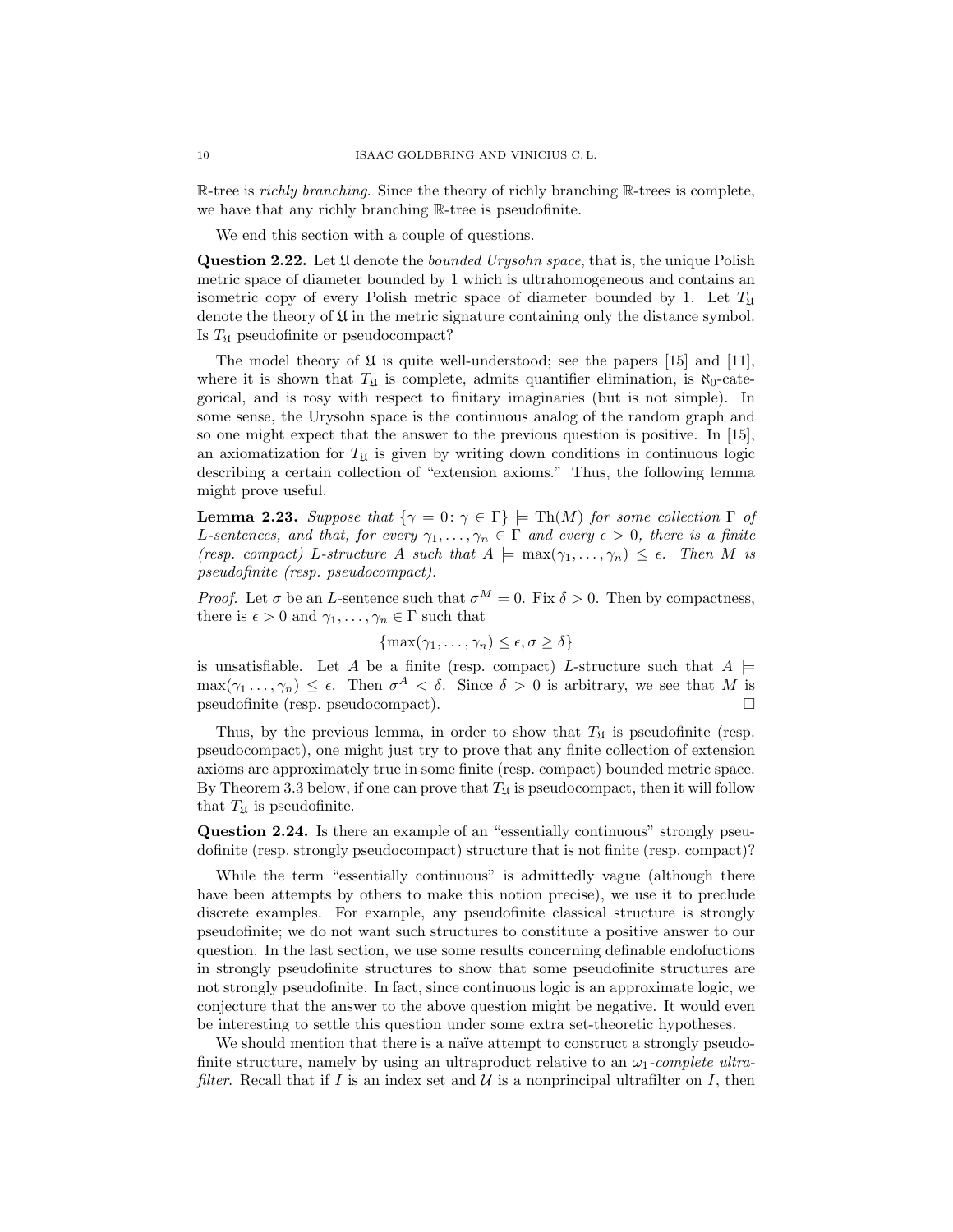U is  $\omega_1$ -complete if, whenever  $E \subseteq U$  is countable, then  $\bigcap E \in \mathcal{U}$ . If  $I = \mathbb{N}$ , then this is equivalent to the following: whenever  $I_1 \supsetneq I_2 \supsetneq I_3 \supsetneq \cdots$  is a decreasing sequence of subsets of I such that  $I_n \in \mathcal{U}$  for each n, then  $\bigcap_{n \geq 1} I_n \neq \emptyset$  (see [9, Prop. 4.3.3 and 4.3.4]). Suppose now that  $(A_i: i \in I)$  is a family of finite (resp. compact) L-structures, U is an  $\omega_1$ -complete ultrafilter on I, and that M is an Lstructure satisfying  $M \equiv \prod_{\mathcal{U}} A_i$ . Then M is strongly pseudofinite (resp. strongly pseudocompact). Indeed, suppose that  $\sigma$  is a sentence such that  $\sigma^M = 0$ . Let  $I_n := \{i \in I : A_i \models \sigma^{A_i} \leq \frac{1}{n}\} \in \mathcal{U}$ . Then by assumption, there is  $i \in \bigcap_{n \geq 1} I_n$ , and  $\sigma^{A_i} = 0$  for this *i*. Unfortunately, *M* will be finite (resp. compact). Indeed, let

$$
D_n = \{ i \in I : |A_i| \ge n \}.
$$

If each  $D_n \in \mathcal{U}$ , then the intersection of the  $D_n$  is also in  $\mathcal{U}$ , contradicting that each  $A_i$  is finite. Consequently,  $I \setminus D_n \in \mathcal{U}$  for some n, whence M has size  $\lt n$ . For the pseudocompact situation, given  $\epsilon > 0$ , let

$$
D_n := \{ i \in I : A_i \text{ does not have an } \epsilon \text{-net of size } \leq n \}.
$$

The above argument shows that M has a finite  $\epsilon$ -net; since  $\epsilon > 0$  was arbitrary, M is compact.

#### 3. Relationship between pseudofiniteness and pseudocompactness

In this section, L denotes a bounded one-sorted metric signature. However, now M denotes a *compact* L-structure. For each  $m \geq 1$ , let  $X_m \subseteq M$  be a finite  $\frac{1}{m}$ -net for M.

Suppose first that  $L$  is a *relational* metric language. We can then view each  $X_m$  as a substructure of M. We let  $N := \prod_{\mathcal{U}} X_m$ , where U is some nonprincipal ultrafilter on N. We denote sequences from  $\prod_{n=1}^{\infty} X_m$  as  $(a^m)$  and write  $[a^m]$  for the corresponding equivalence class in N.

**Lemma 3.1.** Suppose  $\psi(y_1, ..., y_l) = Q_1 x_1 \cdots Q_k x_k \varphi(x_1, ..., x_k, y_1, ..., y_l)$  is an L-formula with  $Q_1 = \inf$  and quantifier-free  $\varphi$ . Further suppose  $(b_1^m), \ldots, (b_l^m) \in$  $\prod X_m$  and  $r \in [0,1]$  are such that  $M \models \psi(b_1^m, \ldots, b_l^m) \geq r$  for almost all m. Then  $N \models \psi([b_1^m], \ldots, [b_l^m]) \geq r.$ 

*Proof.* We proceed by induction on k. When  $k = 0$ , this follows from the Los's theorem. Now suppose that  $k > 0$ . Fix  $[a<sup>m</sup>] \in N$ . We wish to show that

 $N \models Q_2 x_2 \dots Q_k x_k \, \varphi([a^m], x_2, \dots, x_k, [b_1^m], \dots, [b_l^m]) \geq r.$ 

If  $Q_2 = \inf$ , then this follows by induction. Thus, we suppose that  $Q_2 = \sup$ . Let  $p \leq k$  be maximal so that  $Q_2 = \cdots = Q_p = \text{sup. Fix } \epsilon \in (0, r)$ . We know that, for almost all m, there is  $c_2^m, \ldots, c_p^m \in M$  such that

$$
M \models Q_{p+1}x_{p+1}\cdots Q_kx_k \,\varphi(a^m, c_2^m, \ldots, c_p^m, x_{p+1}, \ldots, x_k, b_1^m, \ldots, b_l^m) \ge r - \frac{\epsilon}{2}.
$$

For these m, choose  $d_j^m \in X_m$  such that  $d(c_j^m, d_j^m) < \frac{1}{m}$  for  $2 \leq j \leq p$ . For the other m, define  $d_j^m \in \check{X}_m$  in an arbitrary way. Then, for almost all m, we have

$$
M \models Q_{p+1}x_{p+1}\cdots Q_kx_k \varphi(a^m, d_2^m, \ldots, d_p^m, x_{p+1}, \ldots, x_k, b_1^m, \ldots, b_l^m) \geq r - \epsilon.
$$

By the induction hypothesis, we have

$$
N \models Q_{p+1}x_{p+1}\cdots Q_kx_k \, \varphi([a^m], [d_2^m], \ldots, [d_p^m], x_{p+1}, \ldots, x_k, [b_1^m], \ldots, [b_l^m]) \ge r - \epsilon.
$$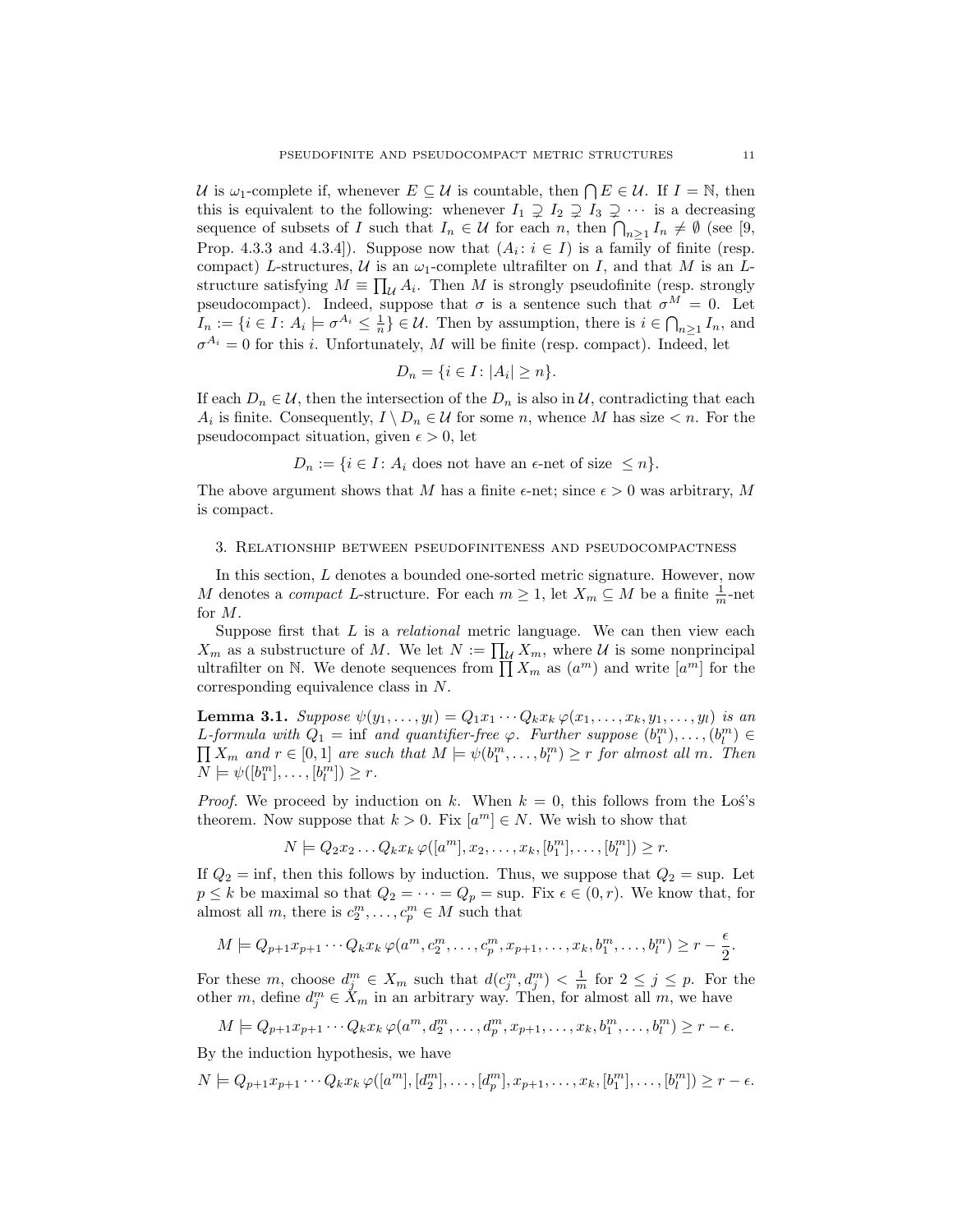Since  $\epsilon$  can be taken to be arbitrarily small, we have

 $N \models Q_{p+1}x_{p+1}\cdots Q_kx_k \, \varphi([a^m],[d_2^m],\ldots,[d_p^m],x_{p+1},\ldots,x_k,[b_1^m],\ldots,[b_l^m]) \geq r.$ 

Thus, we have

$$
N \models Q_2 x_2 \cdots Q_k x_k \, \varphi([a^m], x_2, \ldots, x_k, [b_1^m], \ldots, [b_l^m]) \geq r.
$$

Since  $[a^m] \in N$  is arbitrary, we have

$$
N \models \psi([b_1^m], \dots, [b_l^m]) \geq r.
$$

**Lemma 3.2.** Suppose  $\psi(y_1,\ldots,y_l)=Q_1x_1\cdots Q_kx_k\,\varphi(x_1,\ldots,x_k,y_1,\ldots,y_l)$  is an L-formula with  $Q_1 = \inf$  and quantifier-free  $\varphi$ . Further suppose  $(b_1^m), \ldots, (b_l^m) \in$  $\prod X_m$  and  $r \in [0,1]$  are such that  $M \models \psi(b_1^m, \ldots, b_l^m) \leq r$  for almost all m. Then  $N \models \psi([b_1^m], \ldots, [b_l^m]) \leq r.$ 

*Proof.* We proceed by induction on k. If  $k = 0$ , the result follows from Los's theorem again. Now suppose that  $k > 0$ . Fix  $\epsilon > 0$ . For almost all m, there is  $a^m \in M$  so that

$$
M \models Q_2 x_2 \cdots Q_k x_k \, \varphi(a^m, x_2, \ldots, x_k, b_1^m, \ldots, b_l^m) \le r + \epsilon.
$$

Take  $c^m \in X_m$  so that  $d(a^m, c^m) < \frac{1}{m}$ . Then, for almost all m, we have

$$
M \models Q_2 x_2 \cdots Q_k x_k \, \varphi(c^m, x_2, \ldots, x_k, b_1^m, \ldots, b_l^m) \le r + 2\epsilon.
$$

If  $Q_2 = \inf$ , then by induction, we have that

$$
N \models Q_2 x_2 \cdots Q_k x_k \, \varphi([a^m], x_2, \ldots, x_k, [b_1^m], \ldots, [b_l^m]) \le r + 2\epsilon.
$$

Since  $\epsilon$  is arbitrary, we have that  $N \models \psi([b_1^m], \ldots, [b_l^m]) \leq r$ , finishing the proof. Thus, we may assume that  $Q_2 = \sup$ . Let  $p \leq k$  be maximal such that  $Q_2 = \cdots =$  $Q_p = \text{sup. Let } [c_2^m], \ldots, [c_p^m] \in N$  be arbitrary. Then

$$
M \models Q_{p+1}x_{p+1}\cdots Q_kx_k \varphi(c^m, c_2^m, \ldots, c_p^m, x_{p+1}, \ldots, x_k, b_1^m, \ldots, b_l^m) \le r+2\epsilon
$$

for almost all  $m$ . Thus, by induction, we have that

$$
N \models Q_{p+1}x_{p+1}\cdots Q_kx_k \varphi([c^m],[c_2^m],\ldots,[c_p^m],x_{p+1},\ldots,x_k,[b_1^m],\ldots,[b_l^m]) \leq r+2\epsilon.
$$
  
Thus,

$$
N \models Q_2 x_2 \cdots Q_k x_k \varphi([c^m], x_2, \ldots, x_k, [b_1^m], \ldots, [b_l^m]) \le r + 2\epsilon.
$$

Since  $\epsilon > 0$  is arbitrary, we have

$$
N \models \psi([b_1^m], \dots, [b_l^m]) \leq r.
$$

 $\Box$ 

 $\Box$ 

Theorem 3.3. Every compact L-structure is pseudofinite. Consequently, the notions of "pseudofinite" and "pseudocompact" agree.

*Proof.* Suppose that  $\sigma$  is an *L*-sentence in prenex normal form. If  $\sigma$  begins with an inf, then  $\sigma^M = \sigma^N$  by the previous lemmas. If not, then one shows that  $1 - \sigma$ is equivalent to a prenex sentence beginning with inf; once again, the lemmas take care of this case. Then, the general case follows from the fact that every restricted L-sentence is equivalent to one in prenex form and that the restricted L-sentences are dense in the collection of all  $L$ -sentences. (See [3, Sec. 6] for proofs of these facts.)  $\Box$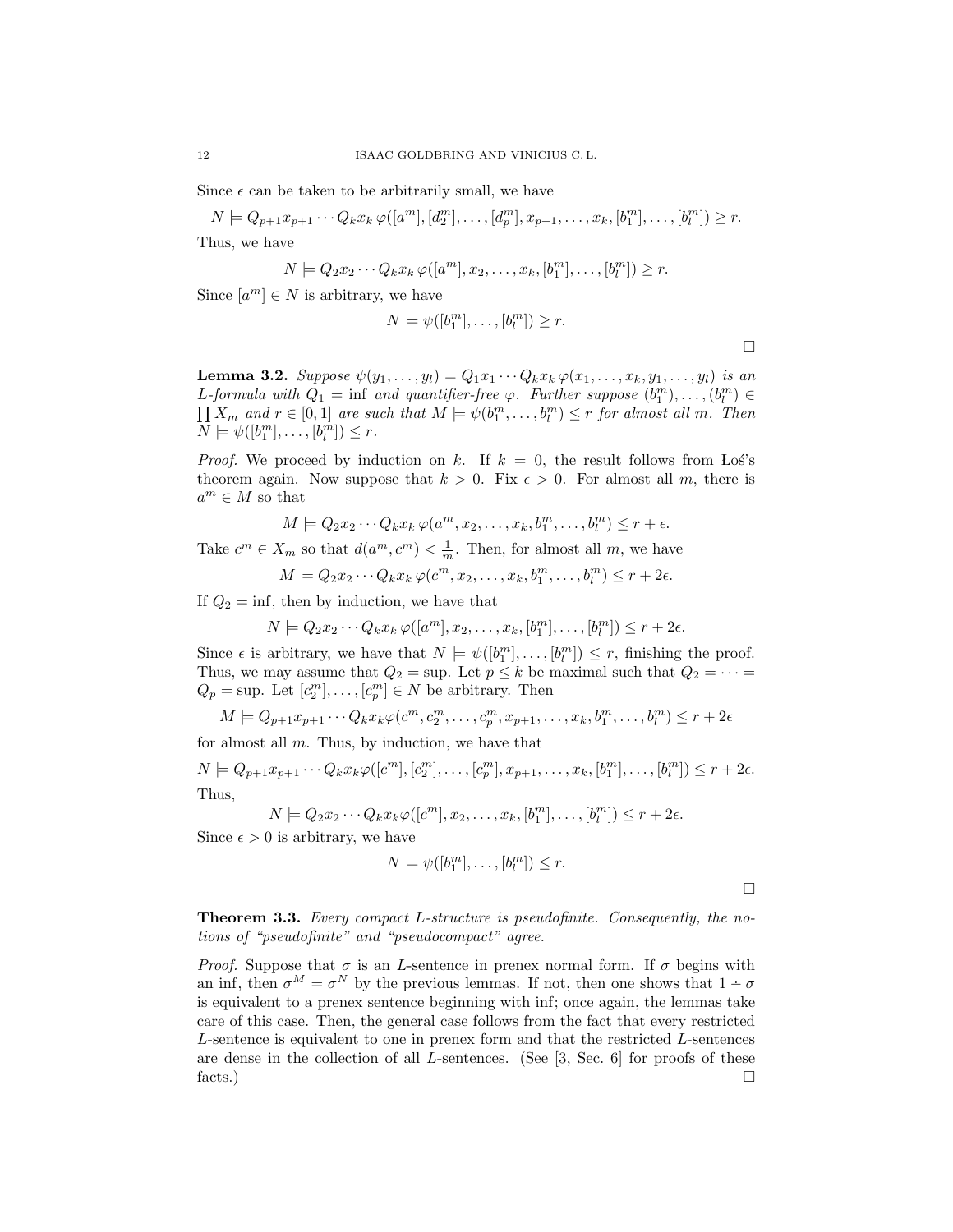Remark 3.4. Observe that the above arguments also work when L has countably many constant symbols by adding finitely many to each  $X_i$ . They also work when  $L$  has function symbols and  $M$  is locally finite.

Suppose now that  $L$  has function symbols. If  $f$  is a function symbol in  $L$ and a is a suitable tuple in  $X_m$ , define  $f^{X_m}(a)$  to be an element of  $X_m$  so that  $d(f^{X_m}(a), f^M(a)) < \frac{1}{m}$ . In particular, when c is a constant symbol, we define  $c^{X_m}$ so that  $d(c^M, c^{X_m}) < \frac{1}{m}$ . Observe that  $X_m$  is not an L-structure for the singular reason that it does not respect the modulus of uniform continuity specified by L. However,  $X_m$  is an "almost L-structure" in the following sense:

**Definition 3.5.** An almost L-structure  $X$  is defined as an L-structure, except that the clause of modulus of continuity for each function symbol  $f$  is weakened thus: for sufficiently small  $\epsilon$ , we require

$$
d(a,b) < \Delta_f(\epsilon) \Rightarrow d(f^X(a), f^X(b)) \le \epsilon;
$$

and the clause of modulus of continuity for each predicate symbol is weakened analogously.

(Of course, every L-structure is an almost L-structure.)

Indeed, since the net  $X_m$  is finite, there is  $r_m > 0$  such that  $d(a, b) \ge r_m$  for each pair of distinct  $a, b \in X_m$ , in which case, when  $\Delta_f(\epsilon) < r_m$ , we have that  $d(a, b) < \Delta_f(\epsilon) \Rightarrow a = b$ . (We are assuming here that  $\lim_{\epsilon \to 0^+} \Delta_f(\epsilon) = 0$ , which is usually the case.)

Once again, let  $N = \prod_{\mathcal{U}} X_m$ . Observe that, although the  $X_m$  are only almost L-structures, N is an actual L-structure. Indeed, fix  $\epsilon > 0$  and suppose that  $[a^m], [b^m]$  are tuples in N such that  $d([a^m], [b^m]) < \Delta_f(\epsilon)$ . Then for almost all m, we have  $d(a^m, b^m) < \Delta_f(\epsilon)$ , whence  $d(f^{X_m}(a^m), f^{X_m}(b^m)) \leq \epsilon + \frac{2}{m}$ . Consequently,  $d(f^N([a^m]), f^N([b^m])) \leq \epsilon.$ 

**Lemma 3.6.** For any  $\epsilon > 0$  and L-term  $t(x)$ , where x is a tuple of variables, there is  $K \in \mathbb{N}$  so that for all  $m \geq K$  and all  $a \in X_m$ , we have  $d(t^M(a), t^{X_m}(a)) < \epsilon$ .

*Proof.* One proves this lemma by induction on the complexity of t. When t is a function symbol applied to variables or a constant symbol, then this follows from the definition of interpretation in  $X_m$ . Now suppose that  $t(x) = f(t_1(x), \ldots, t_k(x)).$ Choose K' so that  $\frac{1}{K'} < \Delta_f(\frac{\epsilon}{2})$ , and then choose  $K > \frac{2}{\epsilon}$  so that our claim holds for  $t_1, \ldots, t_k$  with  $\frac{1}{K'}$  in place of  $\epsilon$ . Suppose that  $m \geq K$  and  $a \in X_m$ . Then  $d(t_i^M(a), t_i^{X_m}(a)) < \frac{1}{K'}$  for each *i*, whence

$$
d(f^{M}(t_{1}^{M}(a),...,t_{k}^{M}(a)),f^{M}(t_{1}^{X_{m}}(a),...,t_{k}^{X_{m}}(a))) \leq \frac{\epsilon}{2},
$$

whence

$$
d(f^{M}(t_{1}^{M}(a),...,t_{k}^{M}(a)),f^{X_{m}}(t_{1}^{X_{m}}(a),...,t_{k}^{X_{m}}(a))) \leq \frac{\epsilon}{2} + \frac{1}{m} < \epsilon.
$$

**Lemma 3.7.** For any  $\epsilon > 0$  and quantifier-free L-formula  $\varphi(x)$ , where x is a tuple of variables, there is  $K \in \mathbb{N}$  so that for all  $m \geq K$  and all  $a \in X_m$ , we have  $|\varphi^M(a) - \varphi^{X_m}(a)| < \epsilon.$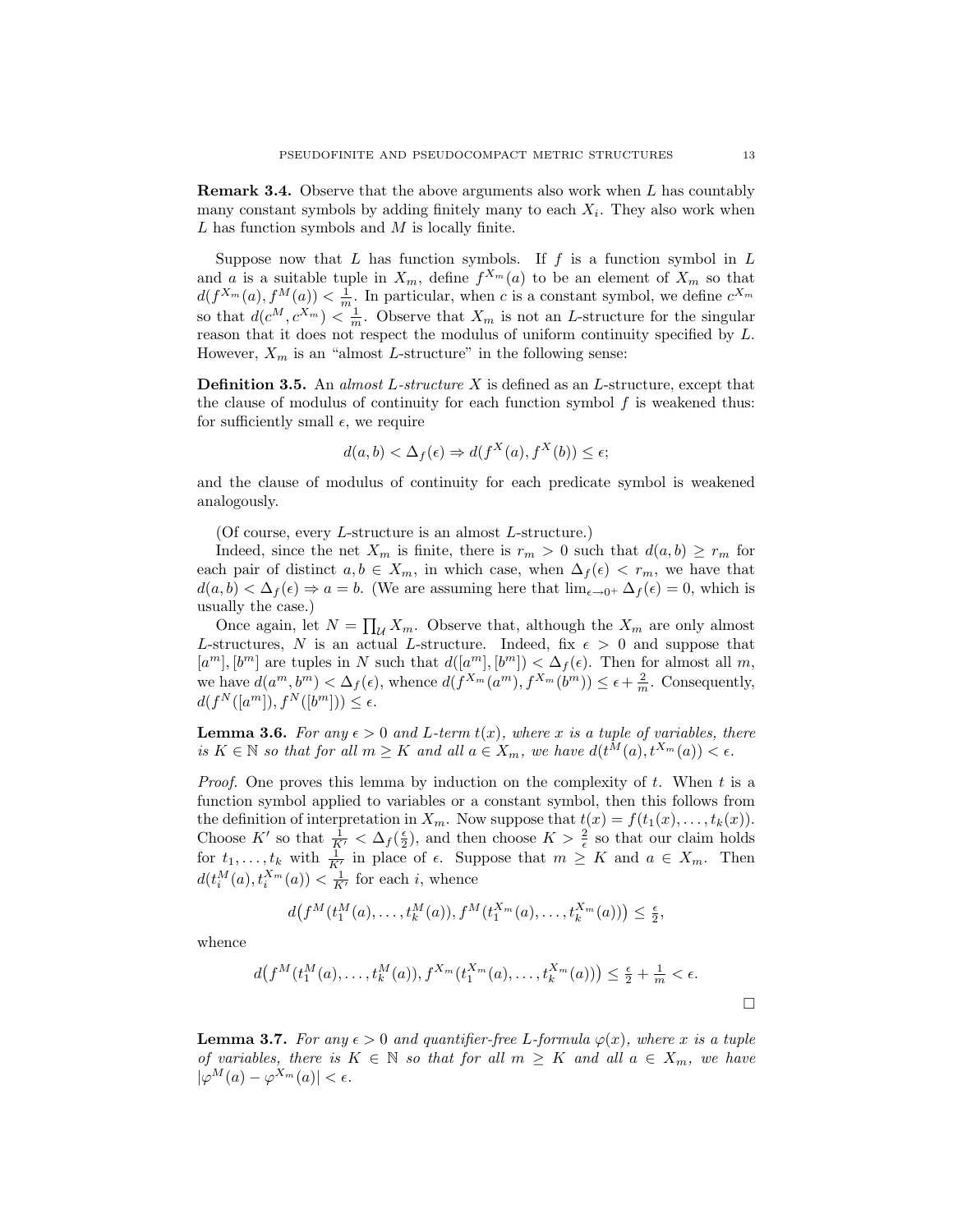*Proof.* We induct on the complexity of  $\varphi$ . First suppose that  $\varphi(x)$  is the atomic formula  $d(t_1(x), t_2(x))$ . Then

$$
\begin{aligned} |d(t_1^M(x),t_2^M(x))-d(t_1^{X_m}(x),t_2^{X_m}(x))|\leq\\ &d(t_1^M(x),t_1^{X_m}(x))+d(t_2^M(x),t_2^{X_m}(x))<\epsilon \end{aligned}
$$

for m sufficiently large by the previous lemma. Now suppose that  $\varphi(x)$  is the atomic formula  $P(t_1(x), \ldots, t_k(x))$ . Then

$$
|P^M(t_1^M(x),...,t_k^M(x))-P^{X_m}(t_1^{X_m}(x),...,t_k^{X_m}(x))|=
$$
  

$$
|P^M(t_1^M(x),...,t_k^M(x))-P^M(t_1^{X_m}(x),...,t_k^{X_m}(x))| < \epsilon
$$

if m is sufficiently large so that  $d(t_i^M(x), t_i^{X_m}(x)) < \Delta_P(\epsilon)$  for each i. Finally, uniform continuity of connectives allows us to prove the inductive step.  $\Box$ 

**Definition 3.8.** An L-structure  $Z$  is almost pseudofinite (resp. almost pseudocompact) if whenever  $\sigma^A = 0$  for all finite (resp. compact) almost L-structures A, then  $\sigma^Z=0.$ 

Similarly, Z is almost strongly pseudofinite (resp. almost strongly pseudocompact) if whenever  $\sigma^Z = 0$  then there is a finite (resp. compact) almost L-structure A such that  $\sigma^A=0$ .

(In all four cases, the "almost" version of a property is a consequence of the property itself.)

**Lemma 3.9.** Z is almost pseudofinite if and only if, whenever  $\sigma^Z = 0$  and  $\epsilon > 0$ , there is a finite almost L-structure A such that  $\sigma^A \leq \epsilon$ .

*Proof.* This is analogous to the equivalence of (1) and (2) in Lemma 2.4.  $\Box$ 

**Proposition 3.10.**  $M \equiv N$ . Thus, every compact L-structure is almost pseudofinite and thus

 $pseudocompactness \Rightarrow almost pseudofiniteness \Rightarrow almost pseudompectness.$ 

Proof. The idea is that Lemmas 3.1 and 3.2 still hold in this context. The only difference in the proofs is the base case, which we give now. Suppose that  $M \models$  $\varphi(b_1^m,\ldots,b_l^m) \ge r$  for almost all m. Fix  $\epsilon \in (0,r)$ . By the previous lemma, we have that for almost all  $m, X_m \models \varphi(b_1^m, \dots, b_l^m) \ge r - \epsilon$ , so  $N \models \varphi([b_1^m], \dots, [b_l^m]) \ge r - \epsilon$ . Since  $\epsilon$  can be taken arbitrarily small, we see that  $N \models \varphi([b_1^m], \dots, [b_l^m]) \ge r$ . The case of  $\leq$  is handled similarly.

Remark 3.11. One can remove the word "almost" from the above if the language only has constant symbols and relation symbols, regardless of the number of constant symbols.

We conjecture that, in full generality, the notions of pseudofiniteness and pseudocompactness always agree. We will see in the next section (Example 4.5), however, that the strong versions are not equivalent.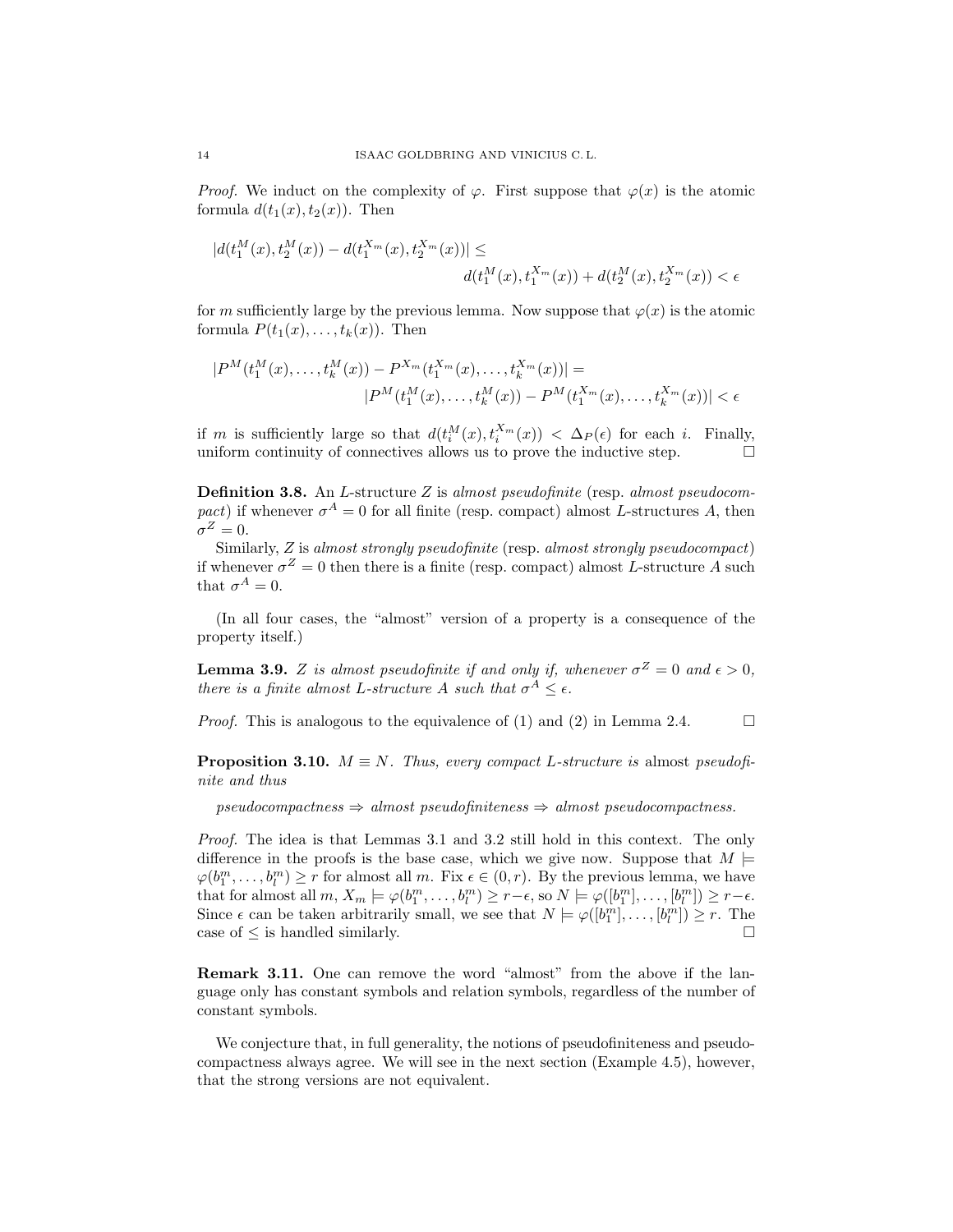#### 4. Injectivity-surjectivity of endofunctions

The equivalence of injectivity and surjectivity of definable endofunctions is a direct consequence of pseudofiniteness in classical logic. Here, we experiment with the straightforward translation of that property in metric structures (although the "right" corresponding property may be very different of course).

Explicitly, in classical logic, if M is pseudofinite and  $f: M \to M$  is definable, then  $f$  is injective if and only if  $f$  is surjective. The natural question is to ask whether this holds in the continuous setting. Already in the simplest case this seems to require a few more assumptions. Suppose that  $M$  is a metric structure:

**Definition 4.1.** Say that  $f : M \to M$  is formula-definable if there is an L-formula  $\varphi(x, y, z)$ , where z is a tuple of variables, and there is a tuple a from M such that  $d(f(x), y) = \varphi(x, y, a)$  for all  $x, y \in M$ .

**Proposition 4.2.** Suppose that M is an  $\omega$ -saturated strongly pseudofinite metric structure. Suppose that  $f: M \to M$  is a formula-definable function. Then f being injective implies that f is surjective.

*Proof.* Suppose that f is injective but not surjective. By  $\omega$ -saturation, there is  $y \in M$  and an  $\epsilon > 0$  such that  $d(f(x), y) \geq \epsilon$  for all  $x \in M$ . Fix  $\varphi(x, y, z)$ and  $a \in M$  such that  $d(f(x), y) = \varphi(x, y, a)$  for all  $x, y \in M$ . Note that, for all  $x, y_1, y_2 \in M$ , we have

$$
\max(\varphi(x, y_1, a), \varphi(x, y_2, a)) = 0 \Rightarrow d(y_1, y_2) = 0.
$$

Since  $(M, a)$  is  $\omega$ -saturated, there is an increasing continuous function  $\alpha: [0, 1] \rightarrow$ [0, 1] satisfying  $\alpha(0) = 0$  and such that, for all  $x, y_1, y_2 \in M$ , we have

$$
d(y_1, y_2) \le \alpha(\max(\varphi(x, y_1, a), \varphi(x, y_2, a)).
$$

Similarly, since  $f$  is injective, there is another increasing, continuous function  $\beta$ : [0, 1]  $\rightarrow$  [0, 1] satisfying  $\beta(0) = 0$  and such that, for all  $x_1, x_2, y \in M$ , we have

$$
d(x_1, x_2) \leq \beta(\max(\varphi(x_1, y, a), \varphi(x_2, y, a))).
$$

Consider the following formulae:

$$
P(z): \underset{x}{\sup} \underset{y}{\inf} \varphi(x, y, z),
$$
  
 
$$
Q(z): \underset{x, y_1, y_2}{\sup} [d(y_1, y_2) - \alpha(\max(\varphi(x, y_1, z), \varphi(x, y_2, z))],
$$
  
 
$$
R(z): \underset{x_1, x_2, y}{\sup} [d(x_1, x_2) - \beta(\max(\varphi(x_1, y, z), \varphi(x_2, y, z)))],
$$
  
 
$$
S_{\epsilon}(z): \underset{y}{\inf} \underset{x}{\sup} (\epsilon - d(f(x), y)).
$$

Then

$$
M \models \inf_z \max(P(z), Q(z), R(z), S_{\epsilon}(z)) = 0.
$$

Since  $M$  is strongly pseudofinite, there is a finite structure  $A$  such that

$$
A \models \inf_z \max(P(z), Q(z), R(z), S_{\epsilon}(z)) = 0.
$$

Since A is finite, inf quantifiers are actually realized and thus there is  $a_0 \in A$  such that  $\varphi(x, y, a_0)$  defines an injective function  $A \to A$  which is not surjective, leading to a contradiction.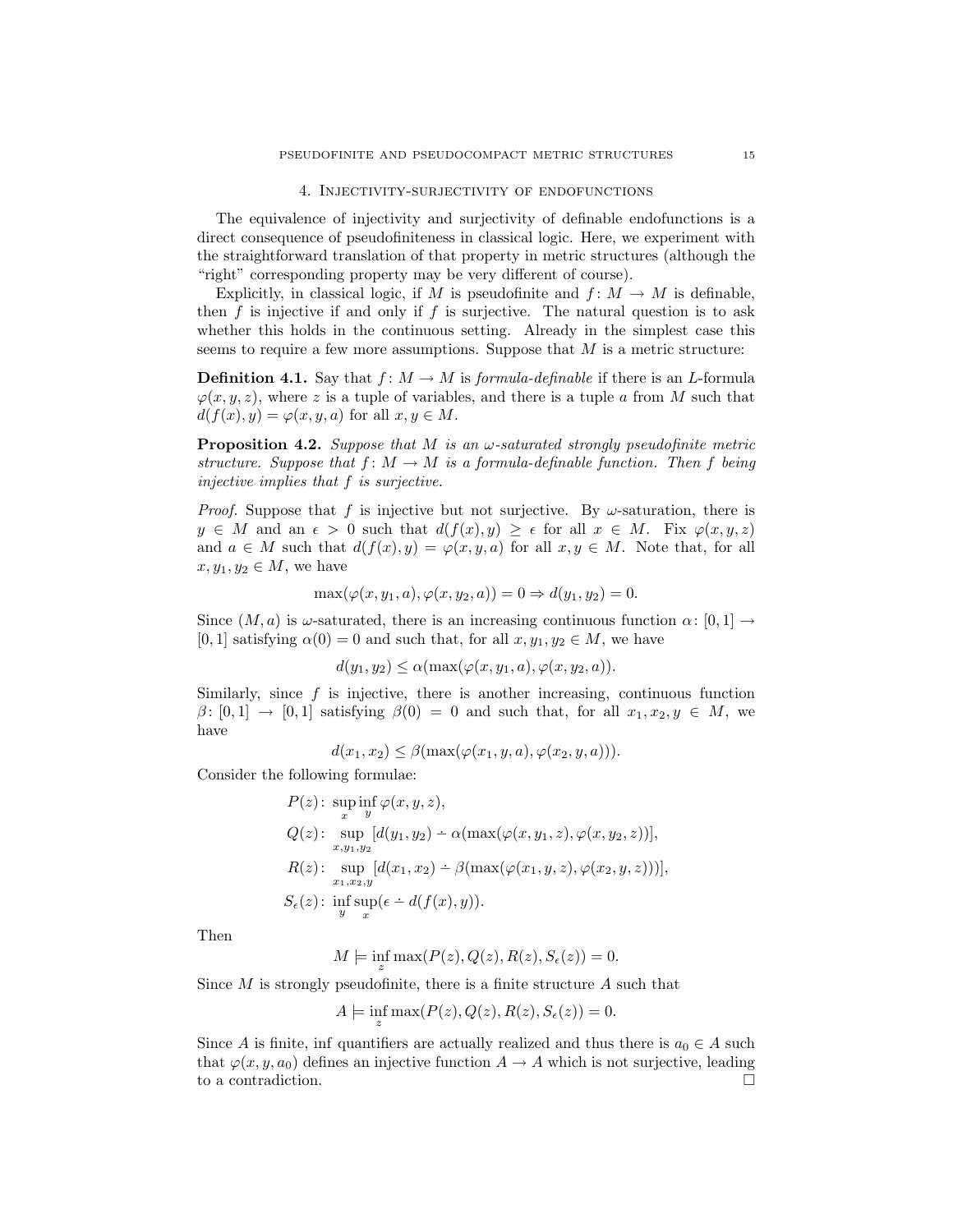**Proposition 4.3.** Suppose that M is an  $\omega$ -saturated strongly pseudofinite metric structure. Suppose that  $f: M \to M$  is a formula-definable function. Then f being surjective implies that f is injective.

*Proof.* Suppose that f is surjective but not injective. Let  $P(z)$  and  $Q(z)$  denote the same formulae as in the previous proof. Since  $f$  is not injective, we can find  $b_1, b_2 \in M$  such that  $d(b_1, b_2) =: \epsilon > 0$  and  $f(b_1) = f(b_2)$ . Consequently, there is an increasing continuous function  $\gamma: [0,1] \to [0,1]$  satisfying  $\gamma(0) = 0$  and so that, for all  $w_1, w_2 \in M$ , we have

$$
d(w_1, w_2) \leq \gamma(\max(\varphi(b_1, w_1, a), \varphi(b_2, w_2, a))).
$$

Consider the formulae

$$
R_{\epsilon}(z): \inf_{x_1, x_2} \max(|d(x_1, x_2) - \epsilon|, g(x_1, x_2, z))
$$
  
where  $g(x_1, x_2, z) = \sup_{w_1, w_2} [d(w_1, w_2) - \gamma(\max(\varphi(x_1, w_1, z), \varphi(x_2, w_2, z)))],$ 

and

$$
S(z) \colon \sup_{y} \inf_{x} \varphi(x, y, z).
$$

Then

$$
M \models \inf_z \max(P(z), Q(z), R_{\epsilon}(z), S(z)) = 0.
$$

Thus this is true in a finite structure  $A$ , implying that there is a surjective definable function  $A \to A$  which is not injective, contradiction.

**Remark 4.4.** The above propositions only required that M was almost strongly pseudofinite.

**Example 4.5.** Let  $\mathbb{S}^1 = \{z \in \mathbb{C} : |z| = 1\}$  have the metric which is half the one induced by the canonical metric in  $\mathbb C$  (so it has values in [0, 1]), and consider the ternary predicate  $P(u, v, w) = d(uv, w)$ , where the usual product in C is used. Consider also  $f: \mathbb{S}^1 \to \mathbb{S}^1$ ,  $f(z) = z^2$ , which is surjective, but not injective. Then the relational structure  $(\mathbb{S}^1, P)$  (in the minimal adequate language with the right modulus of uniformity for  $P$ ) is compact, hence pseudofinite. Because of the total categoricity of compact models,  $(\mathbb{S}^1, P)$  is saturated. Also, f is formula-definable in  $(\mathbb{S}^1, P)$ : we have  $d(f(z), w) = P(z, z, w)$ . Therefore, by the results above,  $(\mathbb{S}^1, P)$ is not strongly pseudofinite.

**Example 4.6.** Let [0, 1] have the usual metric, and consider  $f : [0, 1] \rightarrow [0, 1]$ ,  $f(x) = x/2$ , which is injective, but not surjective. Similarly to the previous example, one obtains a compact, pseudofinite, but not strongly pseudofinite structure.

Note that those examples show that the injective-surjective phenomena do not necessarily hold for pseudofiniteness in the continuous sense, even for compact structures.

Question 4.7. Is there a natural property of endofunctions in continuous logic corresponding to injectivity-surjectivity, and which holds in pseudofinite structures? We confess our failure in detecting any such property; for example, the function  $f: [0,1] \to [0,1]$  defined thus:  $f(x) = 2x$  if  $0 \le x \le \frac{1}{2}$  and  $f(x) = 1$  otherwise, is surjective, yet  $f^{-1}(1)$  is *huge* by any metric or topological standard.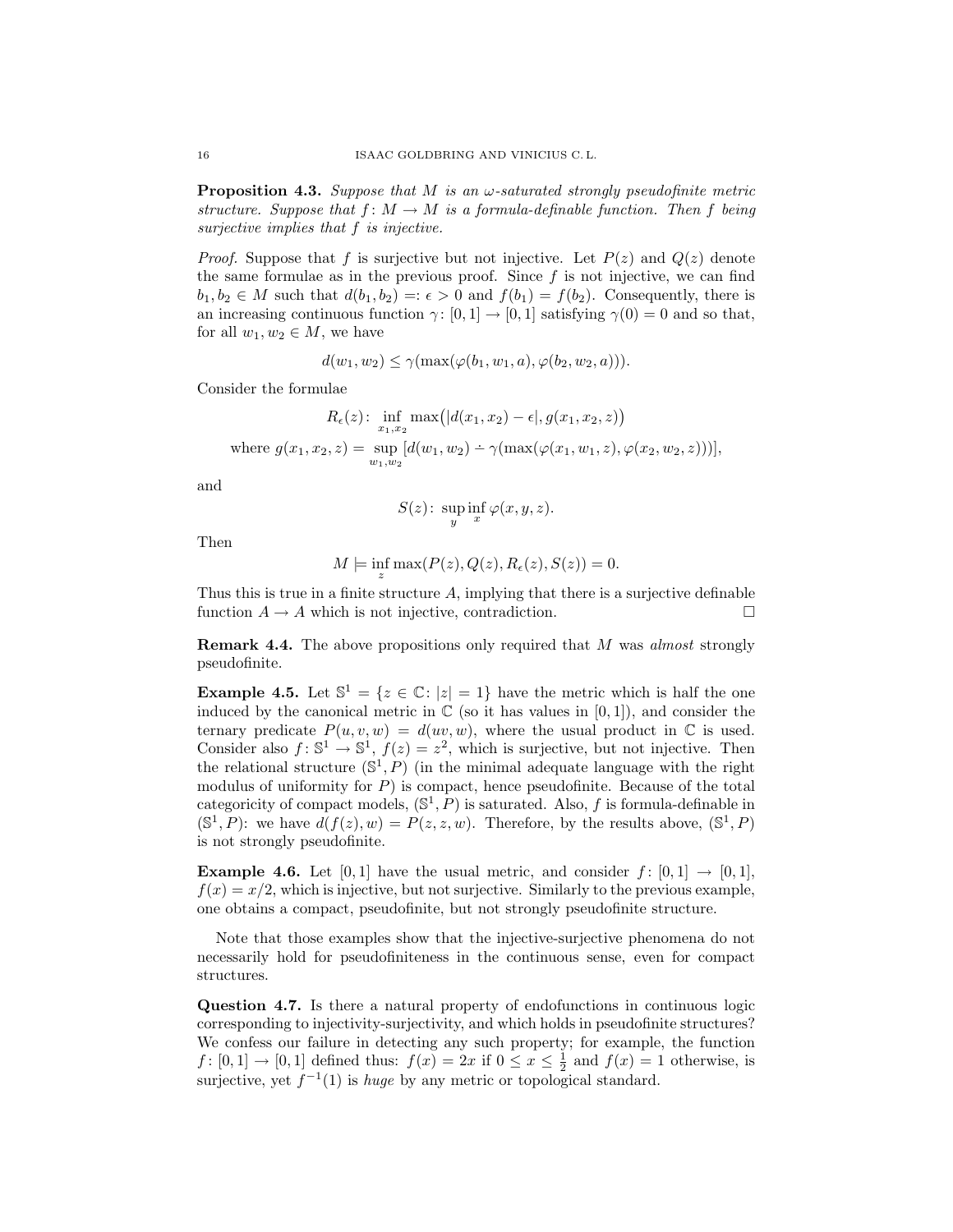It would be interesting to know if we could strengthen our injectivity-surjectivity results to hold for arbitrary definable functions in strongly pseudofinite structures. Let us mention a few remarks towards proving this. Suppose that  $M$  is an  $L$ structure and  $P: M^n \to [0, 1]$  is a predicate definable in M (over some countable parameterset). Let  $L_P$  be the language obtained by adding a predicate symbol for P and let  $(M, P)$  be the natural expansion of M to an  $L_P$ -structure. Given an  $L_P$ -formula  $\psi(y)$  without parameters and an L-formula  $\varphi(x, a)$  with parameters a, where  $|x| = n$ , one naturally gets an  $L(a)$ -formula  $\psi_{\varphi}$  by replacing every occurrence of  $P(x)$  with  $\varphi(x, a)$ .

**Lemma 4.8.** If M is  $\omega_1$ -saturated, then  $(M, P)$  is  $\omega_1$ -saturated.

*Proof.* Suppose that  $\{\psi^i(y) = 0 : i \in I\}$  is a finitely satisfiable collection of  $L_P$ conditions in countably many parameters. By replacing  $\psi^i(y) = 0$  by  $\psi^i_{\varphi^i_n}(y) \leq \frac{1}{n}$ , where  $\varphi_n^i$  is an L-formula approximating  $\psi_i$  within  $\frac{1}{n}$ , we obtain a finitely satisfiable collection of L-conditions in countably many parameters. Then use  $\omega_1$ -saturation of  $M$ .

**Proposition 4.9.** Suppose that  $f: M \to M$  is a definable function in an  $\omega_1$ saturated structure M, let  $P(x, y) = d(f(x), y)$ , and suppose further that  $(M, P)$  is almost strongly pseudofinite. Then f is injective if and only if it is surjective.

*Proof.* We have that f becomes formula-definable in the almost strongly pseudofinite  $\omega_1$ -saturated structure  $(M, P)$ .

Question 4.10. If M is strongly pseudofinite, is  $(M, P)$  almost strongly pseudofinite?

Of course, if the answer to the above question is positive, then the extra assumption in the previous result is superfluous. We were only able to answer a corresponding question positively for pseudofinite structures:

**Lemma 4.11.** Given any  $L_P$ -formula  $\psi(y)$  and  $\epsilon > 0$ , there are parameters a in M and an  $L(a)$ -formula  $\varphi(x,a)$  such that  $|\psi^{(M,P)}(b) - \psi_{\varphi}^{M}(b)| \leq \epsilon$  for every  $b \in M$ .

*Proof.* Induct on the complexity of  $\psi$ . First assume that  $\psi$  is an atomic  $L_P$ -formula. If  $\psi$  is actually an *L*-formula, then there is nothing to do. Otherwise,  $\psi(y)$  is  $P(t_1(y), \ldots, t_n(y))$ , where  $t_1, \ldots, t_n$  are L-terms. Choose  $\varphi(x, a)$  such that  $|P(x) |\varphi(x, a)| \leq \epsilon$  for all  $x \in M^n$ . Then  $\varphi(t_1(y), \ldots, t_n(y), a)$  is the desired formula. Connectives are handled as usual and the case of quantifiers is also immediate.  $\Box$ 

**Lemma 4.12.** If M is pseudofinite, then  $(M, P)$  is almost pseudofinite.

*Proof.* Suppose that  $\sigma$  is an  $L_P$ -sentence such that  $\sigma^{(M,P)} = 0$ . By Lemma 4.11, given  $\epsilon > 0$ , there is  $\varphi(x, a)$  such that  $(M, a) \models \sigma_{\varphi} \leq \frac{\epsilon}{2}$ . Thus,  $M \models \inf_{y} \sigma_{\varphi}(y) \leq \frac{\epsilon}{2}$ . By pseudofiniteness of M, we have that  $A \models \inf_y \sigma_\varphi(y) \leq \epsilon$  for some finite structure A. Let  $b \in A$  be such that  $(A, b) \models \sigma_{\varphi}(b) \leq \epsilon$ . Then make A into an almost  $L_P$ structure by interpreting P as  $\varphi(x, b)$ . Then  $(A, P^A) \models \sigma \leq \epsilon$ .

## Appendix: Compact structures

As mentioned in the introduction, compact structures have no proper ultrapowers; indeed, since any sequence from a compact space has a unique ultralimit, the diagonal embedding  $M \to M^{\mathcal{U}}$  of a compact structure M into any of its ultrapowers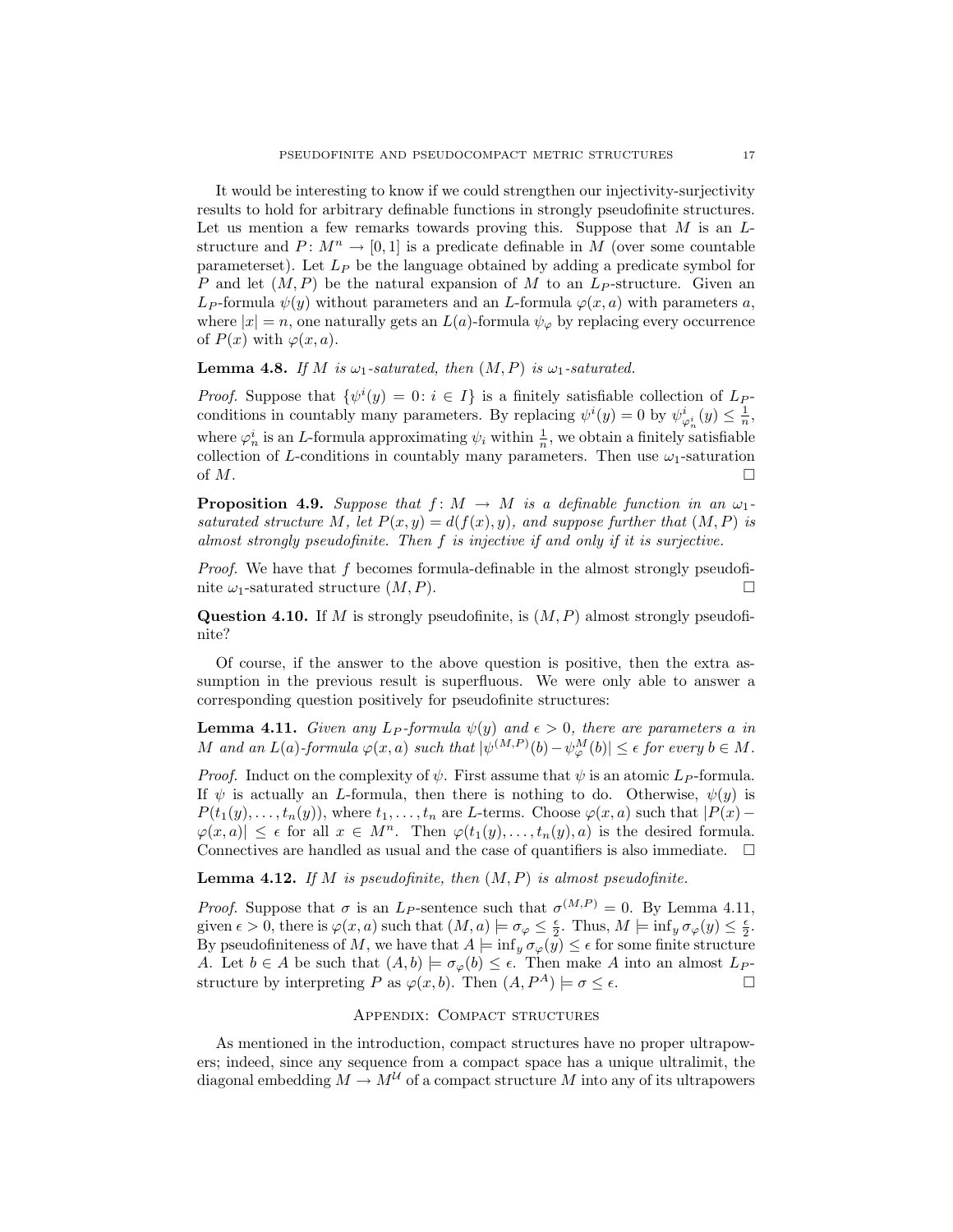is surjective. From this it follows that M is totally categorical, that is, if  $N \equiv M$ then  $N \cong M$ . To see this, we use the Keisler–Shelah theorem for continuous logic: if  $N \equiv M$  then  $N^{\mathcal{U}} \cong M^{\mathcal{U}}$  for some ultrafilter  $\mathcal{U}$ , hence  $N^{\mathcal{U}}$  is compact. By Los's theorem, we see that N is compact, whence we have  $N \cong N^{\mathcal{U}} \cong M^{\mathcal{U}} \cong M$ .

Since we used the Keisler–Shelah theorem for continuous logic, we prefer to give a more elementary proof that compact structures are totally categorical.

**Proposition 4.13.** Suppose that M is a compact L-structure. Then for any  $L$ structure N, if  $N \equiv M$ , then  $N \cong M$ .

*Proof.* Without loss of generality, we may assume that N is  $\omega$ -saturated. Indeed, if U is an nonprincipal ultrafilter on N, then  $N^{\mathcal{U}} \equiv M$  and  $N^{\mathcal{U}}$  is  $\omega_1$ -saturated. If further  $N^{\mathcal{U}} \cong M$ , then again  $N \cong M$  by Los<sup>'</sup>s theorem.

For ease of notation, we assume that  $L = \{P, F\}$ , where P is a unary predicate symbol and  $F$  is a unary function symbol. The proof that we give below immediately extends to arbitrary finite languages. For arbitrary languages, one needs to replace single conditions by partial types.

For  $m \geq 1$ , let  $\{a_1^m, \ldots, a_{n(m)}^m\}$  be a finite  $\frac{1}{m}$ -net for M. For  $i \in \{1, \ldots, n(m)\},$ let  $r(i, m) := P^{M}(a_i^m)$  and fix  $j(i, m) \in \{1, ..., n(m)\}$  such that

$$
d(F(a_i^m), a_{j(i,m)}^m) \leq \frac{1}{m}.
$$

For  $i, j \in \{1, ..., n(m)\}$ , set  $s(i, j, m) := d(a_i^m, a_j^m)$ . Let  $\psi_m(x_1, ..., x_{n(m)})$  be the formula  $\sup_x(\min_{1 \le i \le n(m)}(d(x,x_i) - \frac{1}{m}))$ . Let  $\chi_m(x_1,\ldots,x_{n(m)})$  be the formula

 $\max_{1 \le i \le n(m)} (\max(|P(x_i) - r(i,m)|, d(F(x_i), x_{j(i,m)}) - \frac{1}{m})).$ 

Let  $\tau_m(x_1,\ldots,x_{n(m)})$  be the formula  $\max_{1\leq i,j\leq n(m)}|d(x_i,x_j)-s(i,j,m)|$  and let  $\varphi_m(x_1,\ldots,x_{n(m)})$  be the formula max $(\psi_m,\chi_m,\tau_m)$ .

Since  $N \equiv M$  and N is  $\omega$ -saturated, we have that there exists, for each  $m \geq 1$ ,  $b_1^m, \ldots, b_{n(m)}^m \in N$  such that  $\varphi_m(b_1, \ldots, b_{n(m)}) = 0$ . Set  $A_m := \{a_1^m, \ldots, a_{n(m)}^m\}$ and  $B_m := \{b_1^m, \ldots, b_{n(m)}^m\}$ . It remains to observe that  $A := \bigcup_m A_m$  is dense in M and  $B := \bigcup_m B_m$  is dense in N.

Our proof shows that, unlike finite structures in finite languages in classical logic, compact structures in a finite language are not finitely axiomatizable, but rather, countably axiomatizable.

## **REFERENCES**

- [1] J. Ax, The elementary theory of finite fields, Annals of Math. 88 (1968), pp. 239–271.
- [2] I. Ben Yaacov, On Theories of Random Variables, preprint.
- [3] I. Ben Yaacov, A. Berenstein, C.W. Henson, A. Usvyatsov, Model theory for metric structures, in Model theory with applications to algebra and analysis, vol. 2, pp. 315–427, London Math. Soc. Lecture Note Ser., 350. Cambridge Univ. Press, Cambridge, 2008.
- [4] I. Ben Yaacov and H. J. Keisler, Randomizations of models as metric structures, Confluentes Math. 1 (2009), no. 2, pp. 197–223.
- [5] I. Ben Yaacov and A. Usvyatsov, Continuous first order logic and local stability, Trans. Amer. Math. Soc. 362 (2010), no. 10, pp. 5213-5259.
- [6] I. Ben Yaacov, A. Usvyatsov, M. Zadka, Generic automorphism of a Hilbert space, preprint. Available at http://ptmat.fc.ul.pt/~alexus/papers.html
- [7] A. Berenstein, A. Villaveces, Hilbert spaces with generic predicates, preprint. Available at http://pentagono.uniandes.edu.co/~aberenst/publications.html
- [8] S. Carlisle, *Model theory of real-trees and their isometries*. Ph.D. thesis, University of Illinois at Urbana-Champaign, 2009.